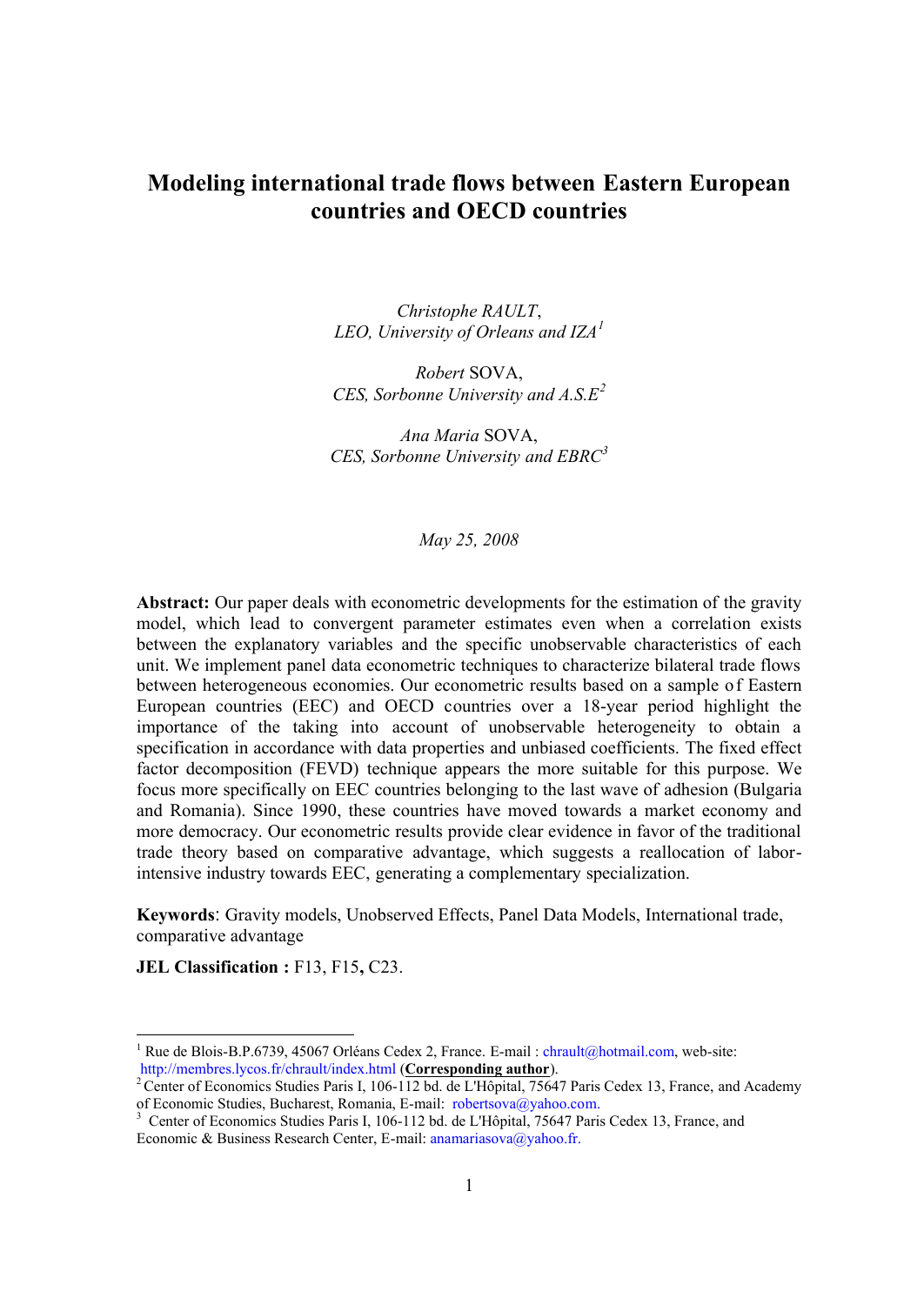# **Contents**

| 1.  |  |
|-----|--|
| 2.  |  |
| 4.  |  |
| 4.1 |  |
| 4.2 |  |
| 4.3 |  |
| 4.4 |  |
| 5.  |  |
| 6.  |  |
|     |  |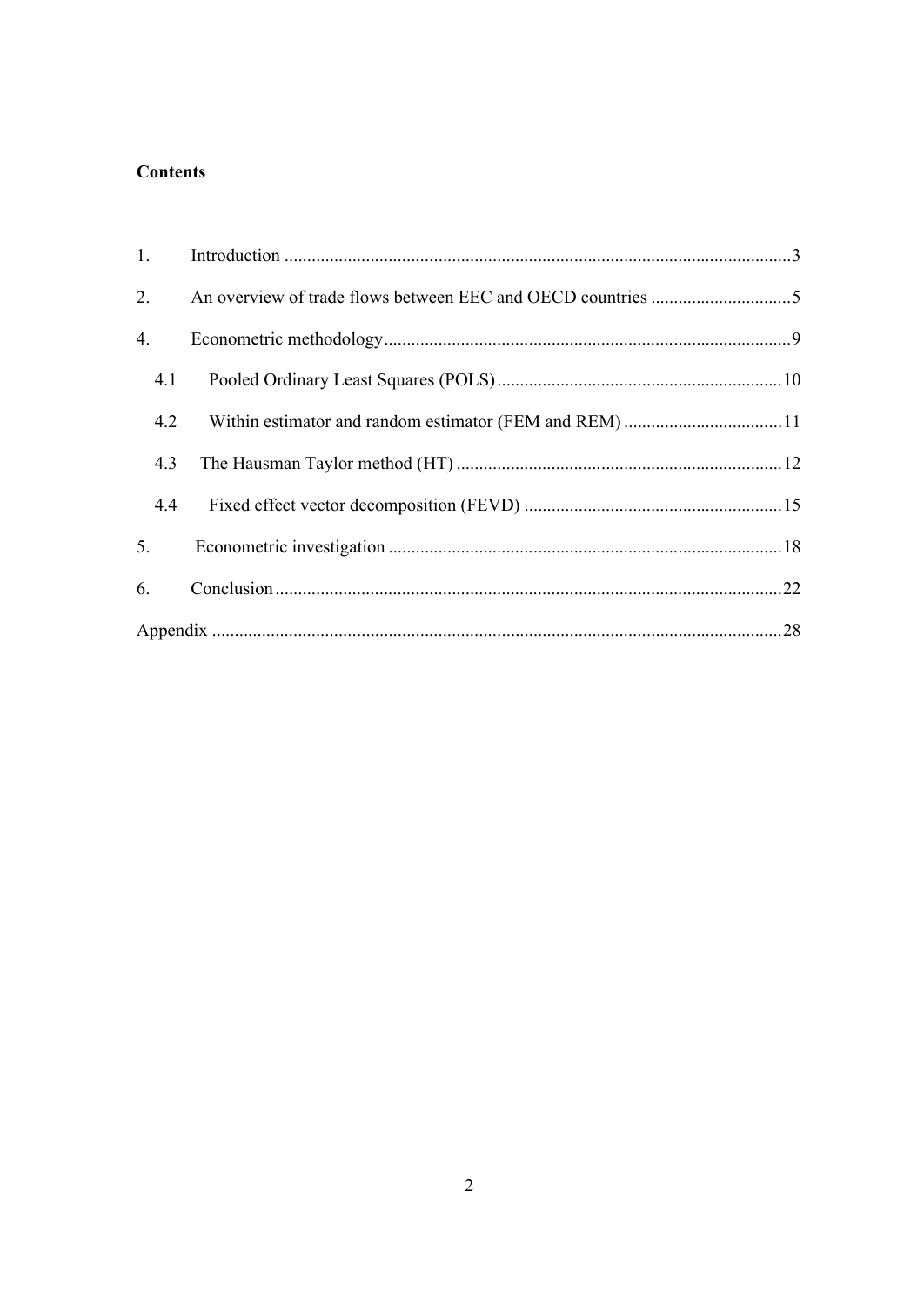### **1. Introduction**

The aim of this paper is to examine and characterize trade relationships between a set of transition and developed countries using recent advances in the econometrics of panel data techniques with fixed effects, which permit to take the unobserved heterogeneity of country behavior over time into account. Our database includes 2 Eastern European countries<sup>4</sup>  $(EEC)$ , and 19 OECD countries<sup>5</sup>. Our analysis is all the more important since 15 countries of all 19 OECD countries considered are the core of the European Union. In our mind, this set of heterogeneous economies constitutes a relevant framework worth analyzing.

In this context, an analyze of trade flow volume, trade pattern and trade specialization between these two groups of heterogeneous economies, represent crucial issues that we address in this study. More specifically, we are interested in determining whether EEC countries continued to specialize in labor-intensive industries with their comparative advantage of less expensive labor costs and hence have developed an inter-industry trade, or on the contrary, have generated an intra-industry trade related to an economic convergence. EEC countries aim at reducing their economic development gap and intensifying the convergence process between these two groups of economies $<sup>6</sup>$  and hence</sup> the competition in the area. However, the levels of remunerations in these countries or the gaps in technological level could entail a massive reallocation of labor industries of developed countries towards EEC.

The various theories of international trade permit to release the most relevant ones in the analysis of trade flows between  $EEC$  and  $OECD<sup>7</sup>$  countries. Our approach is based on the gravity model, which is suitable to the analysis of intra-industry trade but also well adapted to the analysis of inter-industry trade. More precisely it allows to characterize the type of trade and hence the specialization at a certain moment.

<sup>&</sup>lt;sup>4</sup> Bulgaria, Romania, which became new member states of the European Union on January 2007.

<sup>5</sup> EU-15: Austria, Belgium-Luxemburg, Denmark, England, Finland, France, Germany, Greece, Holland , Ireland, Italy, Portugal, Spain, Sweden; non-EU countries : Australia, Canada, Japan, Switzerland, the United States of America.

<sup>6</sup> EEC and OECD countries.

<sup>&</sup>lt;sup>7</sup> Organization for Economic Cooperation and Development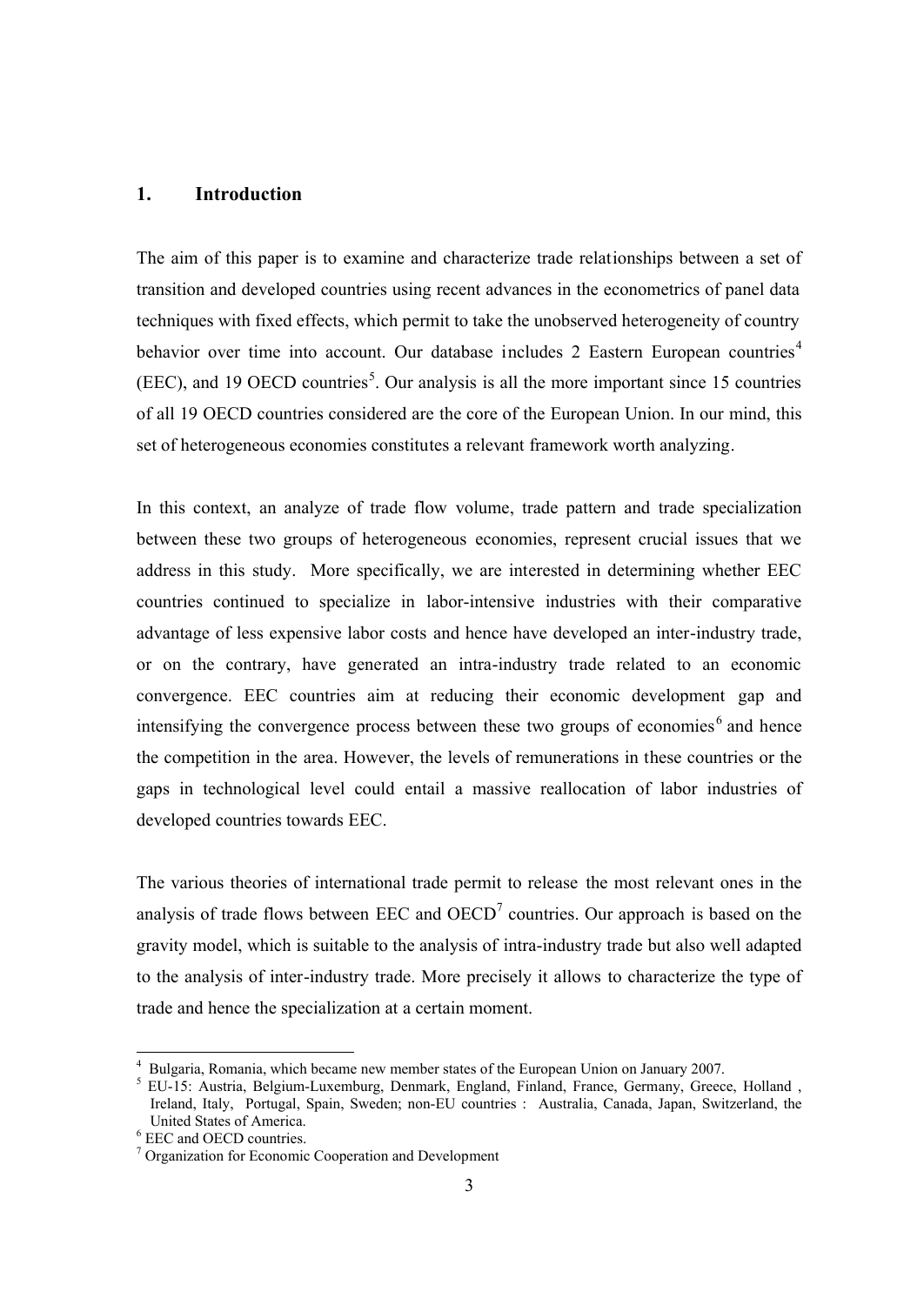In international trade, the gravity model is widely used as a benchmark model to estimate the effect of regional agreements, the effect of the monetary union on trade flows and to simulate the trade potential $8$ .

The gravity model allows the introduction of a large number of trade flow determinants, the objective being to obtain the best model for the analysis of bilateral trade flows between countries under study. Even if the proposed estimates often remain at an aggregated level, these actually depend on the nature of existing bilateral relationships. Consequently in order to examine the possible existence of a new trade configuration, it appears particularly relevant to us to grant a significant importance to the modeling of heterogeneity behaviors of each pair of countries in trade flows. This can be achieved for instance by the introduction of individual fixed effects, but one can also be willing to take the specific evolution of countries behaviors in time into account through temporal fixed effects (which can capture for example, economical or political events)<sup>9</sup>. For all these reasons, we find convenient to introduce temporal and pair countries effects into our regressions .

From an econometric point of view, the choice of the econometric methodology is in accordance with the recent developments of panel data methods, which explicitly take unobserved heterogeneity into account. In fact, the standard cross-section estimates tend to ignore the unobservable characteristics of bilateral trade relationships (historical, cultural and linguistic links). The existence of a potential correlation between the unobservable characteristics and a subset of the explanatory variables run the risk of obtaining biased estimated (cf. Baltagi, 2001). A possible method to eliminate this correlation relies on the within estimator. In transforming the data into deviations from individuals means, the within estimator provides unbiased and consistent estimates. However, all time invariant variables are eliminated by the data transformation. To overcome this problem, Hausman Taylor (1981), propose an instrumental variable estimator for panel data regression. However, the Hausman Taylor (HT) method can lead to biased results for small samples. In this case, the most appropriate estimator is provided by the fixed effect vector decomposition (FEVD) technique proposed by Plümper and Troeger (2004).

<sup>8</sup> See for instance Wei and Frankel (1998), Bayoumi and Eichengreen (1997), Rose (2000), Soloaga and Winters (2001), Carrère C. (2006), Baier and Bergstrand (2007), Rault and Sova (2007).

<sup>&</sup>lt;sup>9</sup> See for instance Matyas (1997), Egger (2002) Egger et Pfaffermayr (2003).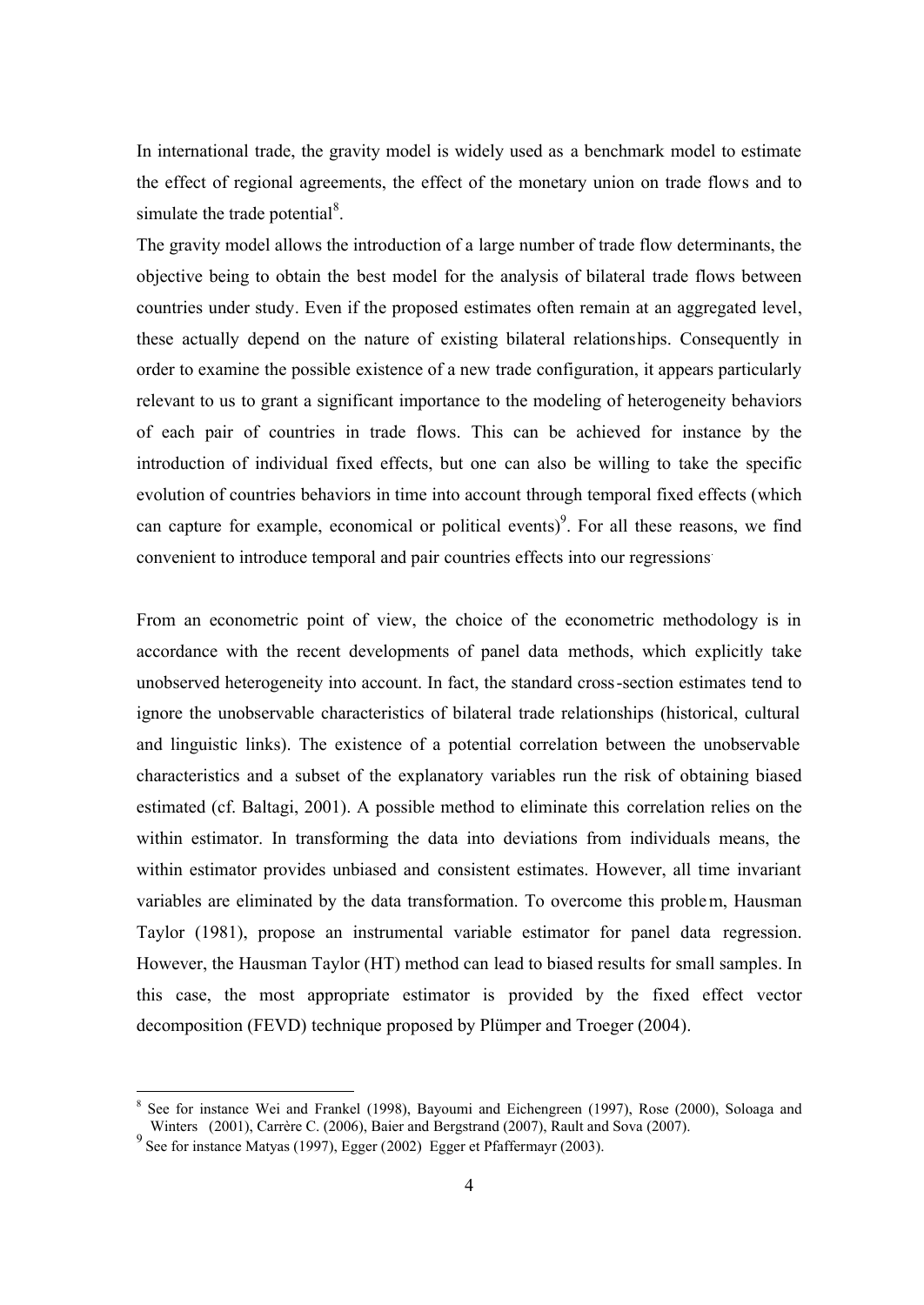In the former part of our analysis, we highlight the existence of strong asymmetries in trade relationships between countries of the two groups (OECD and EEC). In the latter, we estimate different (alternative) econometric specifications in the line of the gravity model, which enables to emphasize the specificity of bilateral relationships between countries under study. Once the best model has been chosen, we carefully investigate the main explanatory variables of trade flows between countries.

The remainder of the paper is organized as follows. Section 2 presents an overview of trade flows between EEC and OECD countries. Section 3 briefly recalls the theoretical foundations of the gravity model. Section 4 exposes the panel data methodology. Section 5 reports the empirical investigation as well as the econometric results and finally section 5 discusses the policy implications and concludes.

### **2. An overview of trade flows between EEC and OECD countries**

The trade pattern of Eastern European countries with regard to OECD remains especially marked by strong asymmetries which result in problems of specialization or of technological gap, and which can play in their disfavor. This constitutes an effect of planned economy heritage, which has followed an extensive development policy rather than an intensive one. Eastern European countries largely directed their trade after 1989 towards Western economies. The economic and political considerations of moving towards democracy have led Eastern European countries to expressed preferences towards Western countries. Until 1989, these countries belonged to planned economies with a trade organization based on the monopoly of international trade, import and export planning and currency inconvertibility. Hence, the trade characteristic was a strong concentration inside the Council for Mutual Economic Assistance (CMEA).

Nevertheless, after the fall of the communist regime, these countries gave up their hermetic trade inside CMEA by adopting an open system where Western Europe became one of the most important partners. The economic opening towards Western Europe was very different from one country to another. For instance, in 1989, the trade openness index for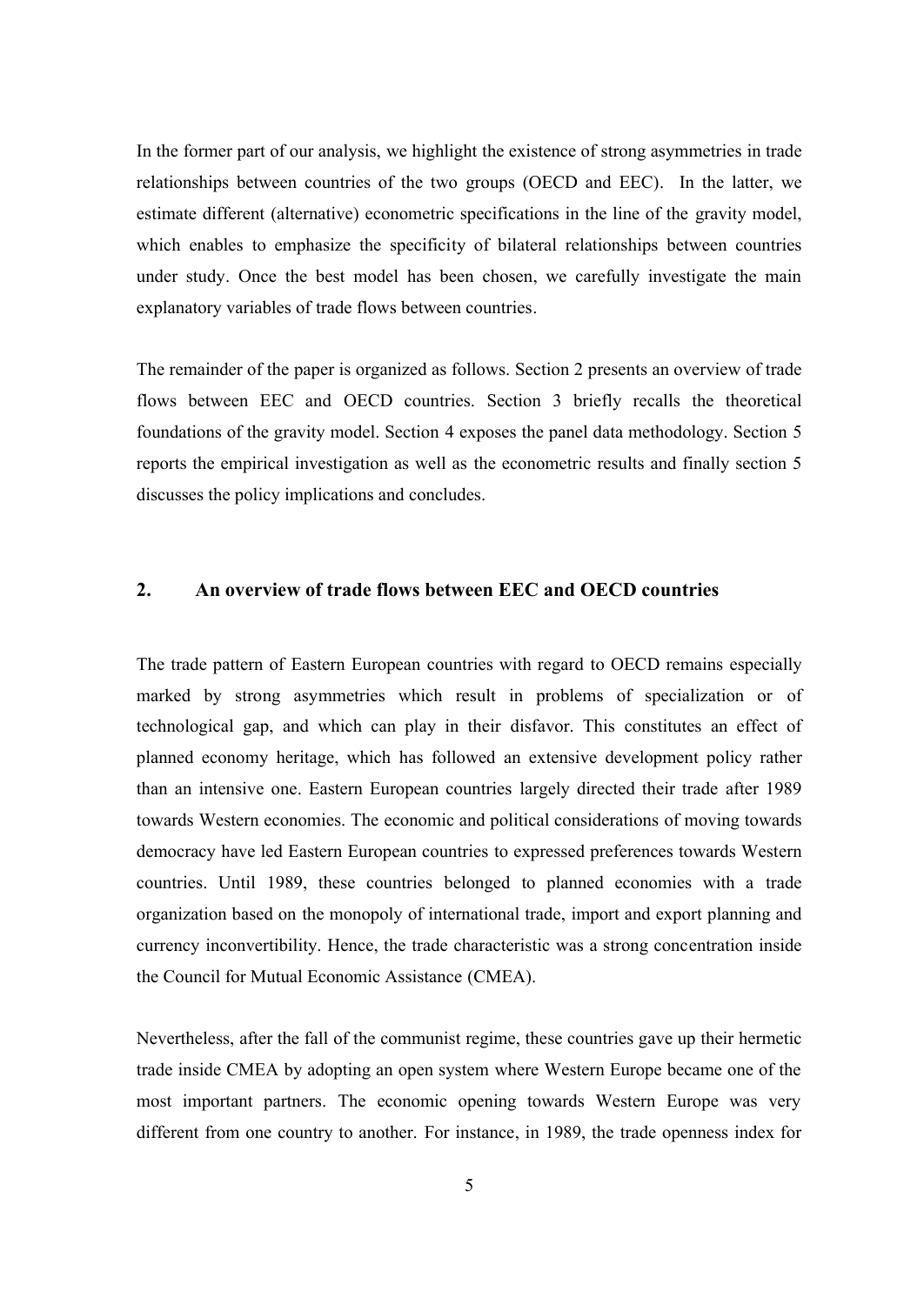Romania was 19.3%, and respectively 18.4% and 43.2% for Bulgaria and Hungary. There was an heterogeneity between Central and Eastern European countries in terms of trade openness level.

The reorientation of trade flows towards Western countries is a natural situation in conformity with the gravity model. Consequently, trade reorientation is rather a reintegration of these countries in the zone. It can be explained by the effect of proximity and also by geographical, historical and even cultural effects which played an important role in the establishment of preferential relationships between the two zones. Before 1990, this reorientation was blocked by the political and ideological context of separation into two parts of Europe.

The reinforcement of the links between Eastern Europe countries and EU coincides with the historical context of EU enlargement. The evolution of trade flows has followed this tendency of trade reorientation to Western markets, particularly to EU.

EU countries dominate the trade flows between the two zones (the EEC – EU trade represents almost 90% from the total trade with 19 OECD countries)<sup>10</sup>. We are interested in analyzing the evolution of Eastern European countries' trade configurations following their access to a widened market. An examination of the evolution of trade flows over the 1987- 2004 period should highlight a deep trade deficit with respect to  $EUI<sub>1</sub>$ <sup>11.</sup>

Since 1990, Romania's exports to Western Europe have significantly dropped out, but this tendency has reversed after 1993, and they have increased again since the signature of the association agreement with UE15. Their fall after 1989 is due mostly to the reorientation of EU towards Central European countries to which EU have granted trade preferences since 1991. Since 1992, the trade balance has moved from a trade surplus to a trade deficit. If up to 1996 this deficit was easily negative, it has accentuated through time.

An opposite evolution can be observed for Bulgaria. The exports were much lower comparatively with the imports, which entailed a permanent deficit in trade balance. (see the Appendix).

For the two countries, the increasing tendency of trade is due to international trade liberalization and the opening of their economies to world markets. Nevertheless, the

 $10$  See the appendix, Graph n° 5

 $11$  See the Appendix, Graph n° 2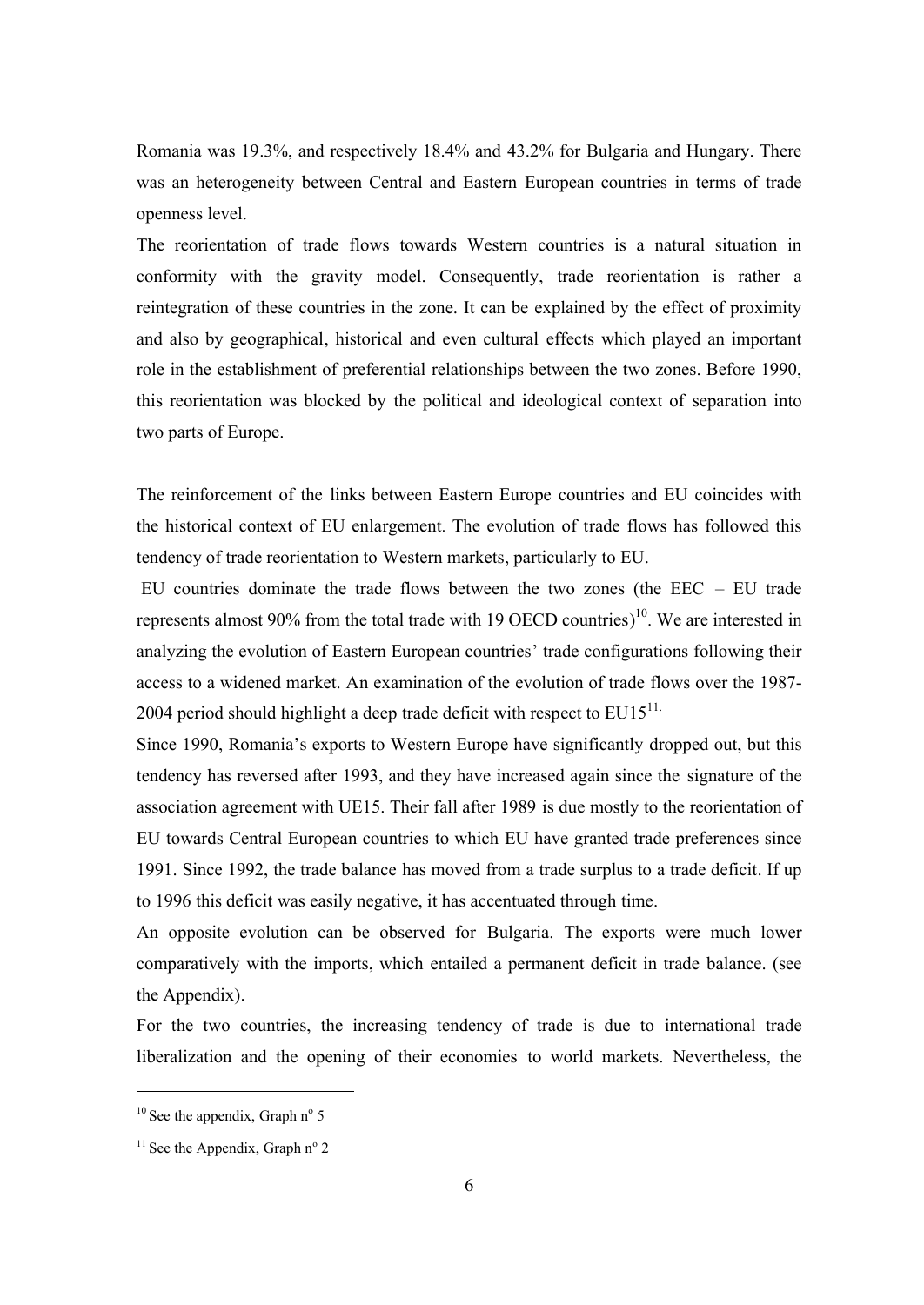international trade liberalization policy has entailed a rise of imports higher than that of exports.

The pattern changes of exported goods were more complicated because it was conditioned by the speed of the reorganization of the overall economic activity. This is why from a structural point of view international trade is characterized by the existence of labor intensive industries. The less expensive cost of labour in eastern economies created an advantage for internal products especially for light industry. Romanian textile sectors have significantly increased since 1989, from 19% to 46% in 2004. A similar evolution can be observed for Bulgaria where the same sector has increased since 1989, from 13% to 36% in  $2004^{12}$ .

The strong asymmetries existing between the two groups of countries led us to question about the increase in trade flow volume and also the degree of specialization taking the logic of integration into account. To shed some light on these issues section 4 proposes an econometric study based on the gravity model, whose foundations are briefly recalled in section 3.

# **3. The gravity model**

-

Our theoretical framework to examine the trade flows between two groups of heterogeneous economies is the gravity model<sup>13</sup>, in which trade flows from country  $\boldsymbol{i}$  to country  $\boldsymbol{j}$  are a function of the supply of the exporter country and of the demand of the importer country and trade barriers. In other words, national incomes of two countries, transport costs (transaction costs) and regional agreements are the basic determinants of trade.

Initially inspired by Newton's gravity law, gravity models have become essential tools in the analysis in the simulations of international trade flows. The first applications were rather intuitive, without great theoretical claims. These included the contributions of Tinbergen (1962) and Pöyhönen (1963). However, these studies were criticised for their lack of robust theoretical foundations. Subsequently, new international trade theory

<sup>&</sup>lt;sup>12</sup> Graphs are reported in appendix. (Graph  $n^{\circ}$  3 and Graph  $n^{\circ}$  4)

<sup>&</sup>lt;sup>13</sup> The popularity of the gravity model is highlighted by Eichengreen and Irwin (1995) who consider it "the workhorse for empirical studies of regional integration".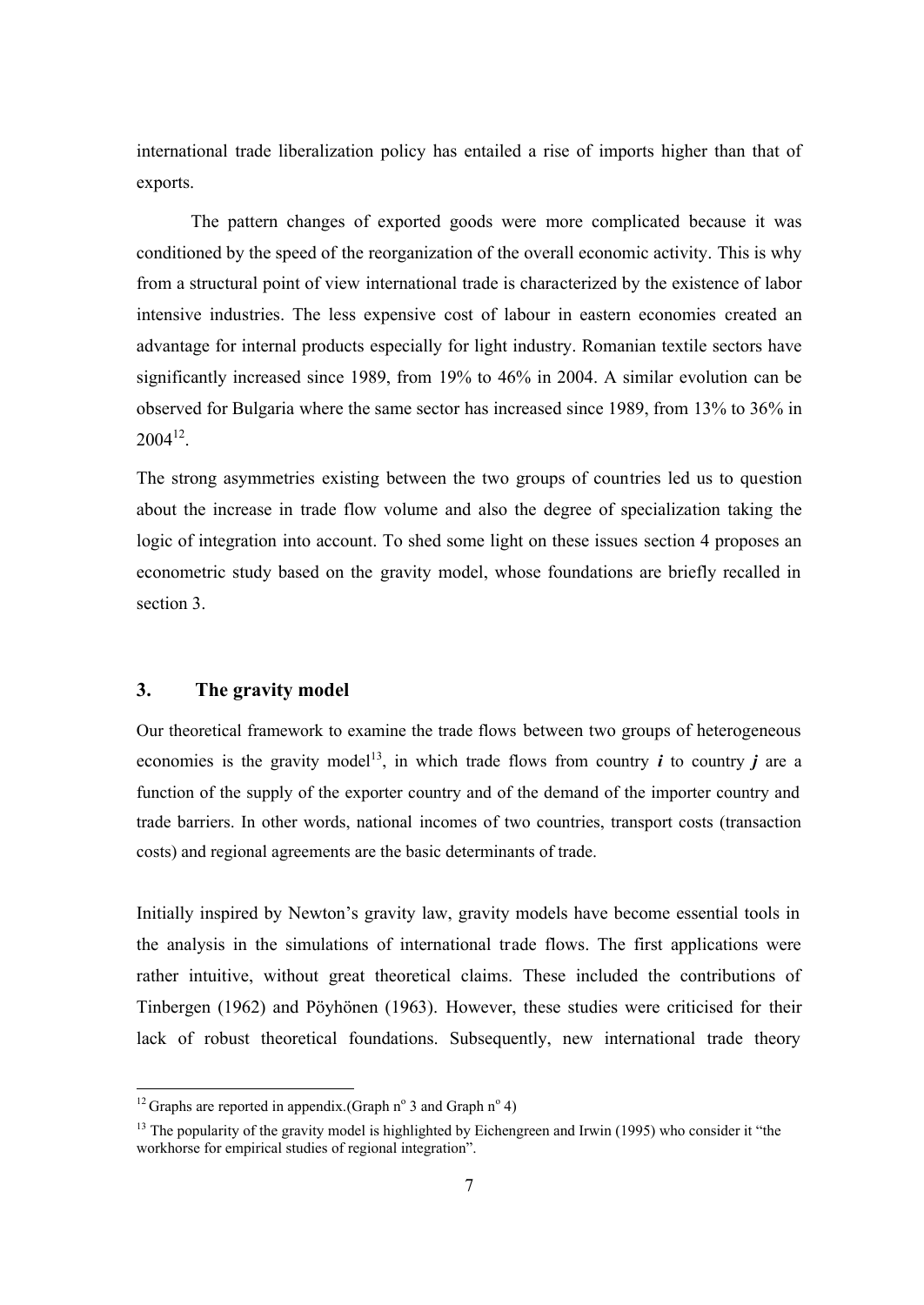provided theoretical justifications for these models in terms of increasing returns of scale, imperfect competition and geography (transport costs).

Linnemann (1966) proposed a gravity model derived from a Walrasian, general equilibrium model. He explained exports of country i to country j in terms of the interaction of three factors: potential supply of exports of country i, potential demand of imports from the coun try j and a factor representing trade barriers. Potential export supply is a positive function of the exporting country's income level and can also be interpreted as a proxy for product variety. Potential import demand is a positive function of the importing country's income level. Barriers to trade are a negative function of trade costs, transport costs, tariffs. The model takes the following form:

$$
X_{ij} = e^{a_0} Y_i^{a_1} N_i^{a_2} Y_j^{a_3} N_j^{a_4} D_{ij}^{b_5} e^{\sum_k q^k P_{kij}}
$$
(1)

where Y represents country income, N represents the population, D is the geographical distance and Pk includes dummy variables. Gravity models have received theoretical foundations due to the development of new international trade theories with imperfect competition Anderson (1979), Bergstrand (1985) and Helpman and Krugman (1985) provided further theoretical justifications for this model. The last authors propose a formalization of the gravity equation in which the intra-trade and inter-trade approaches are reconciled.

This equation was extended by Bergstrand (1989) by including per capita income, which is an indicator of demand sophistication (demand for luxury versus necessity goods). Bergstrand proposes the most complete version of the gravity model using for instance, variables like GDP, GDP per capita, distance, and monetary variables.

$$
X_{ij} = e^{b_0} Y_i^{b_1} \left(\frac{Y_i}{N_i}\right)^{-b_2} Y_j^{b_3} \left(\frac{Y_j}{N_j}\right)^{-b_4} D_{ij}^{-b_5} e^{\sum_{k} g^k P_{kj}} \qquad (2)
$$

where  $X_{ij}$  represents exports of country i to country j,  $\beta_0$  is the intercept,  $Y_i$  and  $Y_j$  are the GDP of country i and j respectively,  $(Y_i / N_i)$  and  $(Y_i / N_i)$  stand for GDP per capita of country i and j respectively,  $D_{ii}$  represents the geographical distance between the economic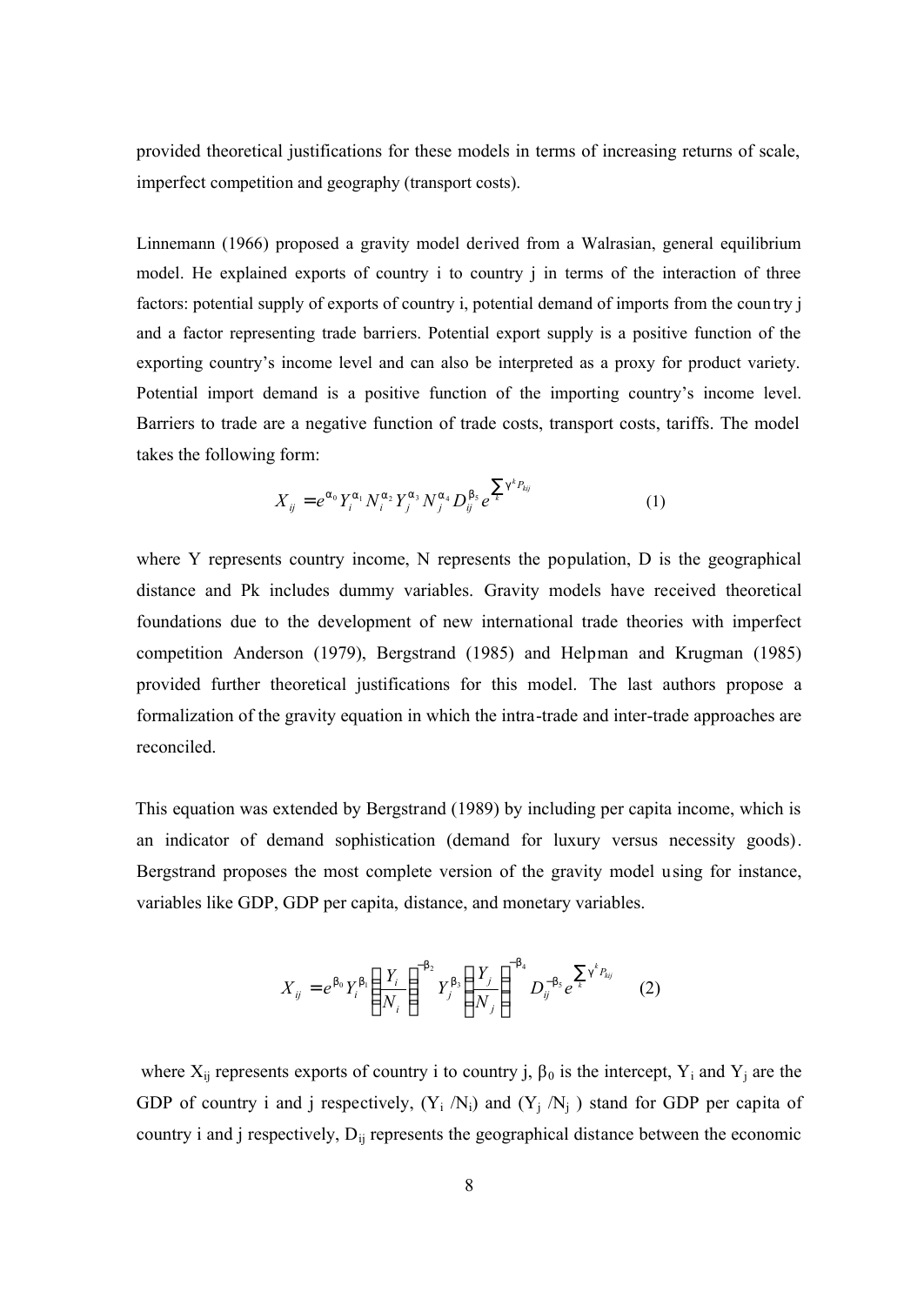centers of two partners,  $P_{kij}$  stands for other variables such as common language and historical bonds.

The gravity model has been widely used in the applied literature to evaluate the impact of regional agreements, the impact of a monetary union, the impact of Foreign Direct investments (FDI) on trade flows, and to simulate the trade potential. After this brief overview of the theoretical foundation of the gravity model, we are now interested in finding the appropriate empirical specification of this model to better characterize the trade flows between countries with a different economic development level (heterogeneous economies), more particularly between EEC and OECD countries. In the next section we present the econometric methodology which rests upon panel data techniques.

### **4. Econometric methodology**

Most studies estimating a gravity model applied the ordinary least square (OLS) method to cross-section data. Recently several papers have argued that standard cross-section methods lead to biased results because they do not control heterogeneous trading relationships. For instance, the impacts of historical, cultural and linguistic links in trade flows are difficult to observe and to quantify, the presence of minorities, or past memberships in a common trade area can also lead to biased estimates. Panel data regressions allow to correct such effects. The use of panel data is preferred in our analysis because it allows to control specific effects (as fixed or random effects). The source of potential endogeneity bias in gravity model estimations is the unobserved individual heterogeneity.

Matyas (1997) argues that the cross-section approach is affected by misspecification and suggests that the gravity model should be specified as a "three – way model" with exporter, importer and time effects (random or fixed ones). Egger (2000) argues that panel data methods are the most appropriate for disentangling time-invariant and country- specific effects. Egger and Pfaffermayr (2003) underline that the omission of specific effects for country pairs can bias the estimated coefficients. An alternative solution is to use an estimator to control bilateral specific effects like in a fixed effect model (FEM) or in a random effect model (REM). The advantage of the former is that it allows for unobserved or misspecified factors that simultaneously explain the trade volume between two countries and lead to unbiased and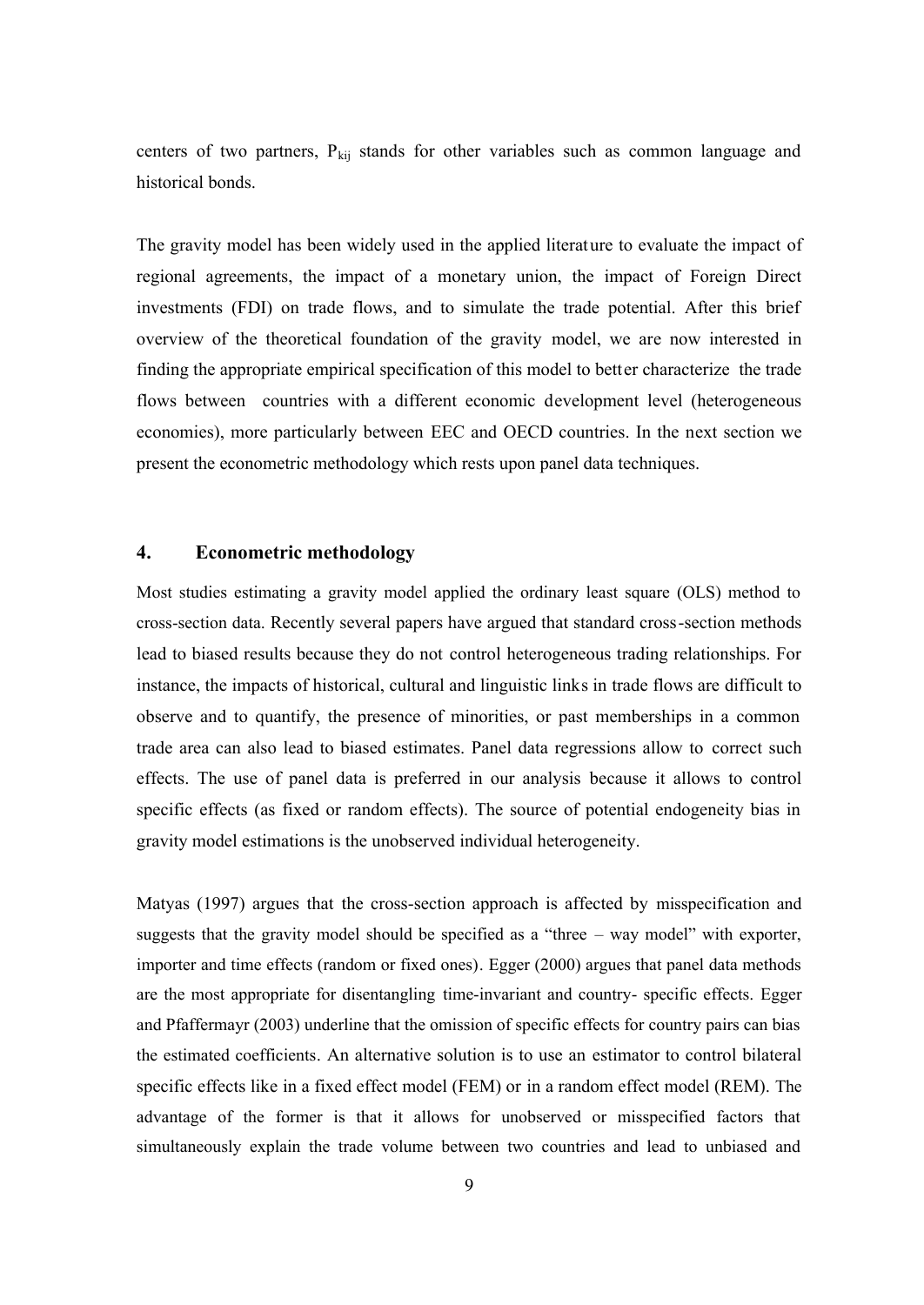efficient results<sup>14.</sup> The choice of the method (FEM or REM) is determined by economic and econometric considerations. From an economic point of view, there are unobservable timeinvariant random variables, difficult to be quantified, which may simultaneously influence some explanatory variables and trade volume. From an econometric point of view, the inclusion of fixed effects is preferable to random effects because the rejection of the null assumption of no correlation between the unobservable characteristics and explanatory variables is less plausible (see Baier and Bergstrand 2007).

Theoretical econometric studies advocate the implementation of Hausman-Taylor's method for panel data incorporating time-invariant variables correlated with bilateral specific  $effects$ <sup>15.</sup>

Plümper and Troeger (2004) have proposed a more efficient method called "the fixed effect vector decomposition (FEVD)" to accommodate time-invariant variables. Using Monte Carlo simulations, they compared the performances of the FEVD method to some other existing techniques, such as the fixed effects, or random effects, or Hausman-Taylor method. Their results indicate that the most reliable technique for small samples is FEVD if time-invariant variables and the other variables are correlated with specific effects, which is likely to be the case in our study.

We now briefly present the panel data econometric methods used in our paper to estimate the possible various specifications of our models: pooled ordinary least squares (POLS), random effect estimator (REM), within estimator (FEM), instrumental variables Hausman – Taylor estimator (HT) and fixed effect vector decomposition (FEVD).

### *4.1 Pooled Ordinary Least Squares (POLS)*

The class of models that can be estimated using a pooled ordinary least square estimator can be written as follows

$$
y_{it} = x_{it} b + z_i a + e_{it} \t i = 1, 2, ..., N, t = 1, 2, ..., T \t (1)
$$

 $14$  Matyas (1997)

<sup>&</sup>lt;sup>15</sup> See for instance Hausman-Taylor (1981), Wooldridge (2002), Hsiao (2003).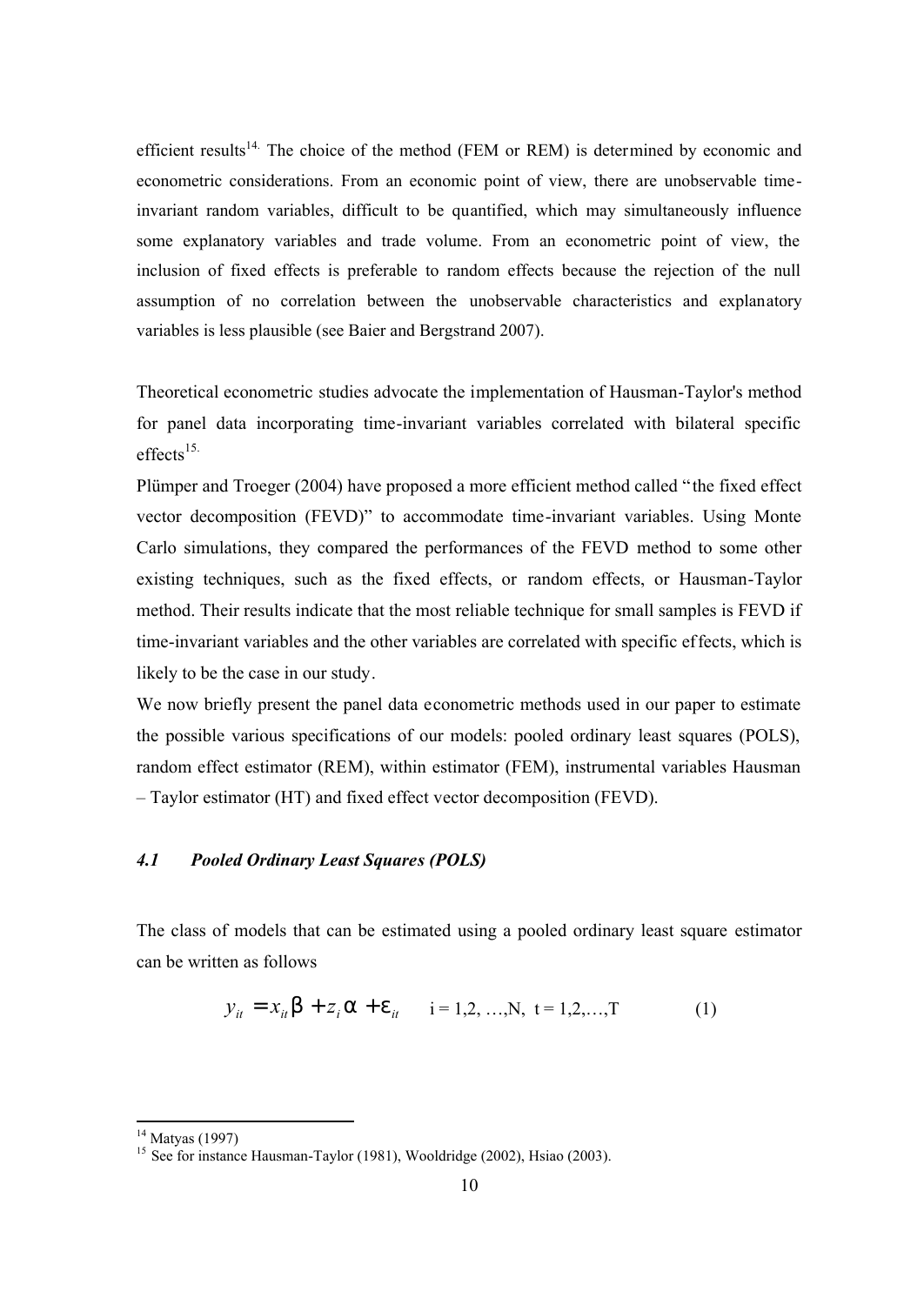, where  $y_{it}$  is the dependent variable,  $x_{it}$  are k regressors not including a constant term. The heterogeneity or individual effect is  $z_i\alpha$  where  $z_i$  contains a constant term and a set of individual or group specific variables, which may be observed or unobserved, all of which are taken to be constant over time t.

Ordinary Least Squares (OLS) is often used to estimate the gravity model but does not permit to control the individual heterogeneity and hence may yield biased results due to a correlation between some explanatory variables and some unobservable characteristics. If the Breusch-Pagan test rejects the null hypothesis in favor of random effects, the OLS method is not adequate.

#### *4.2 Within estimator and random estimator (FEM and REM)*

The fixed effect model can be written as :

$$
y_{it} = \sum_{k=1}^{K} b_k x_{itk} + a_i + u_{it}, t = 1, 2, ..., T, k = 1, 2, K \text{ regressors, } i = 1, 2, N \text{ individuals}
$$
 (2)

, where  $\alpha_i$  denotes individual effects fixed over time and  $u_{it}$  is the disturbance terms.

If we subtract from (2) average of this equation over time for each *t*, we obtain

$$
y_{it} - \overline{y}_i = \sum_{k=1}^{K} b_k (x_{itk} - \overline{x}_{ik}) + (u_{it} - \overline{u}_i)
$$
 (3)

where: 
$$
\overline{y}_i = T^{-1} \sum_{t=1}^T y_{it}
$$
,  $\overline{x}_i = T^{-1} \sum_{t=1}^T x_{it}$  and  $\overline{u}_i = T^{-1} \sum_{t=1}^T u_{it}$ ;

 $y_{it} - \bar{y}_i$ ,  $x_{itk} - \bar{x}_{ik}$  and  $u_{it} - \bar{u}_i$  are the time-demeaned data on *y*, x and u. In the fixed effect transformation, it can remark the disappearance of unobserved effect  $\alpha_i$ , which yields unbiased and consistent results. This pooled OLS estimator that is based on the timedemeaned variables is called the fixed effects estimator or the *within* estimator.

The *random* model has the same form as before (2)

$$
y_{it} = \beta_0 + \beta_1 x_{it1} + \beta_2 x_{it2} \dots \dots \dots \dots \dots + \beta_k x_{itk} + \alpha_i + u_{it} \tag{4}
$$

, where an intercept  $\beta_0$  is included. Equation (4) can became a random effect model in assumption that the unobserved effect  $\alpha_i$  is uncorrelated with each explanatory variable:

$$
Cov(x_{itk}, \alpha_i) = 0, t = 1, 2, ..., T; j = 1, 2, ..., k.
$$
 (5)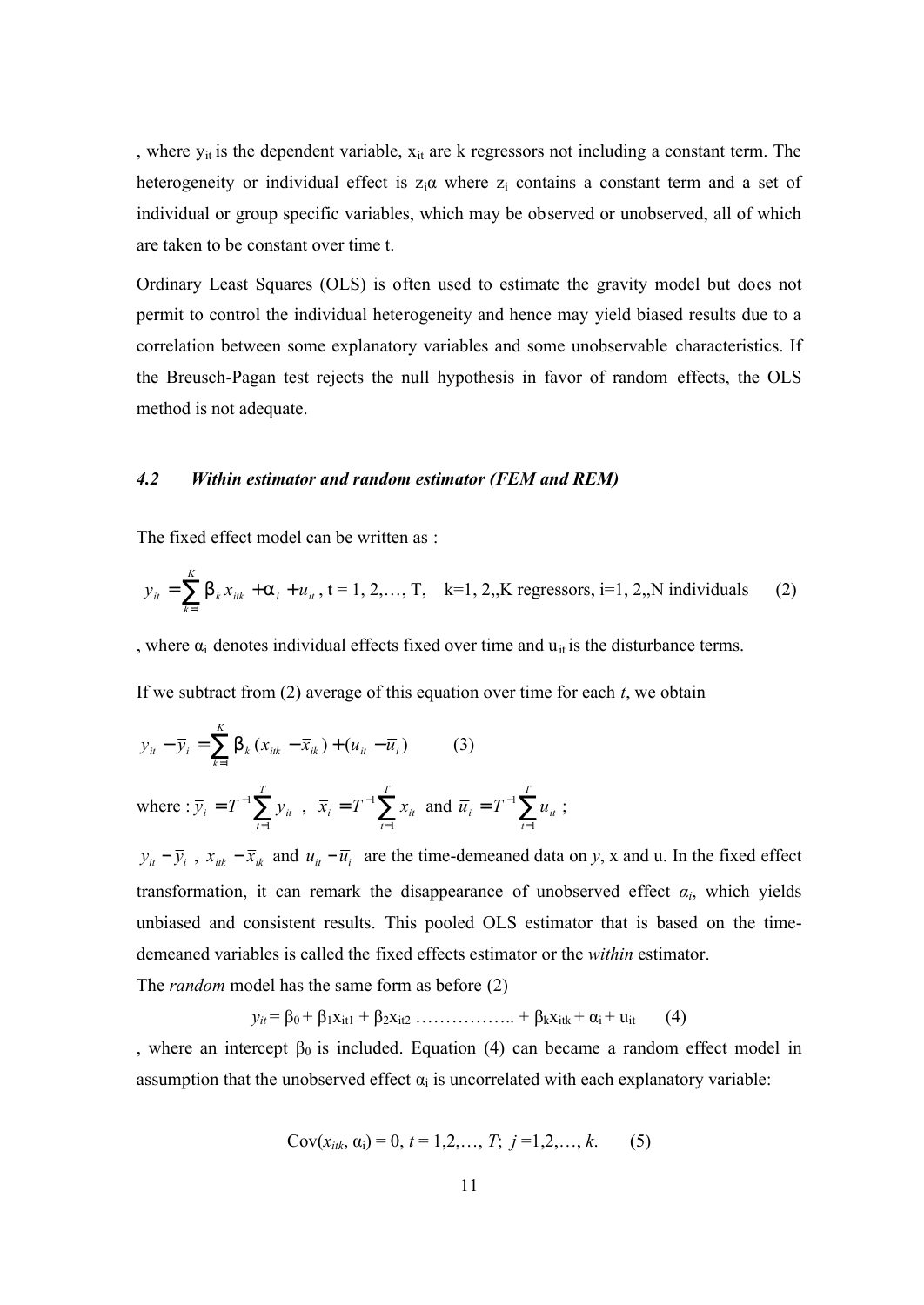In the presence of correlation of the unobserved characteristics with some of the explanatory variables the random effect estimator leads to biased and inconsistent estimates of the parameters<sup>16.</sup> In this case, even if there is correlation between unobserved characteristics and some explanatory variables, the *within* estimator provides unbiased and consistent results.

The Hausman  $\text{(chi}^2)$  test consists in testing the null hypothesis of no correlation between unobserved characteristics and some explanatory variables and allows us to make a choice between random estimator and within estimator. The within estimator has however, two important limits:

- It may not estimate the time invariant variables that are eliminated by data transformation;

- The fixed effect estimator ignores variations across individuals. The individual's specificities can be correlated or not with the explanatory variable. In traditional methods, these correlated variables are replaced with instrumental variables uncorrelated to unobservable characteristics.

### *4.3 The Hausman Taylor method (HT)*

The Hausman and Taylor  $(1981)^{17}$  estimator (hereafter HT) overcomes these problems using a method which allows to estimate time-invariant variables and also to consider some explanatory variables included in the model as instruments. In this case the major difficulty of the instrumental method which consists in finding external instruments uncorrelated with unobservable characteristics is avoided.

In HT explanatory variables are divided into four categories: time varying  $(X^1)$ uncorrelated with individual effects  $\alpha_{ij}$  time varying  $(X_i^2)$  correlated with individual effects  $\alpha_i$ , time-invariant  $(Z_i^1)$  uncorrelated with  $\alpha_i$  and time-invariant  $(Z_i^2)$  correlated with  $\alpha_i$ . More precisely, the considered equation writes as follows:

<sup>16</sup> Wooldridge (2002)

<sup>&</sup>lt;sup>17</sup> The Hausman -Taylor method relies on a hybrid specification of both the fixed-effect model and the random effect one (see Gardner, 1988).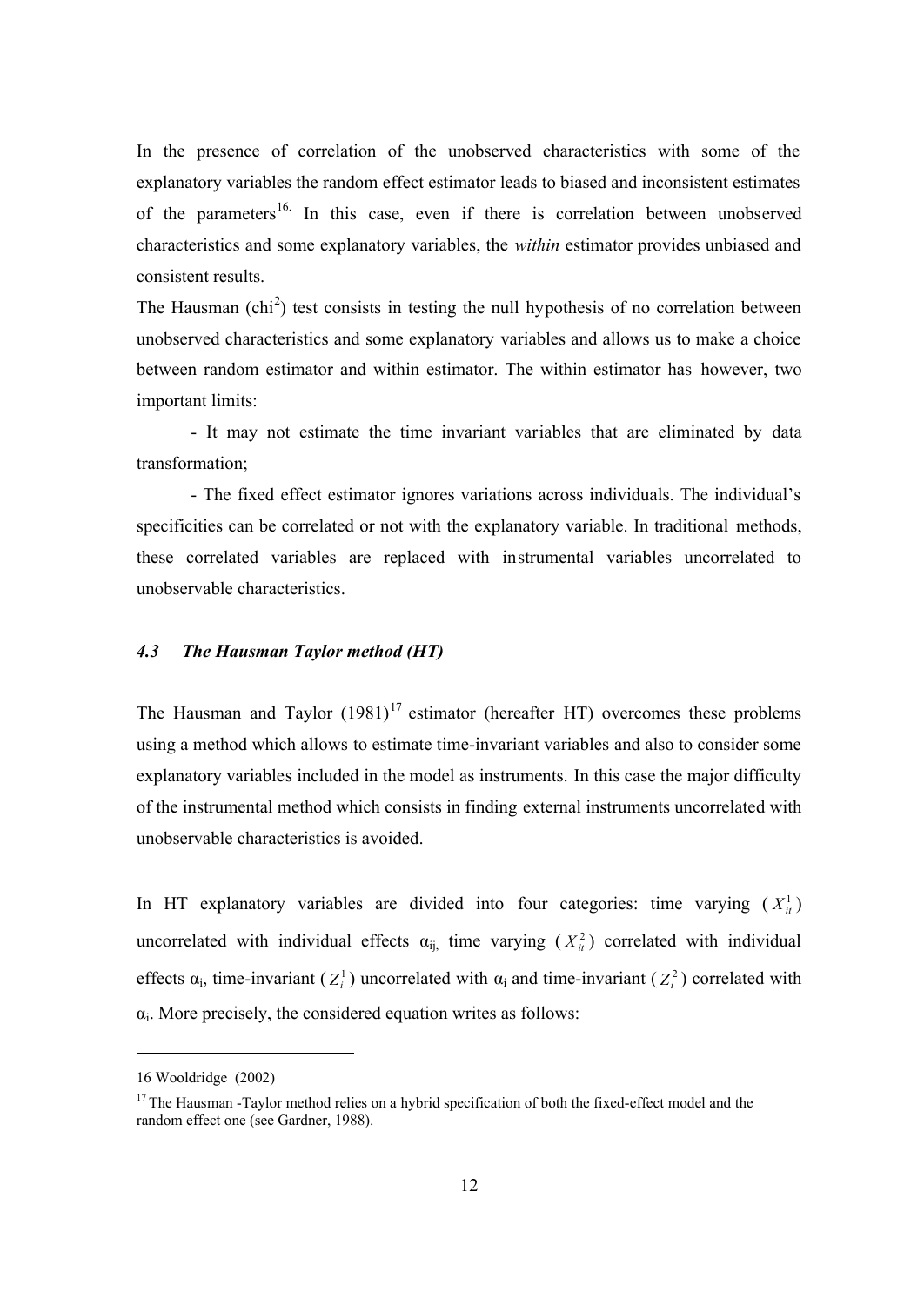$$
Y_{it} = b_0 + b_1 X_{it}^1 + b_2 X_{it}^2 + Z_{i}^1 g_1 + Z_{i}^2 g_2 + a_i + q_t + h_{it}
$$
 (6)

, where :

-  $\beta_1$ ,  $\beta_2$ , are k<sub>1</sub>, k<sub>2</sub>, vectors of coefficients associated with time-varying and  $\gamma_1$ ,  $\gamma_2$  are g<sub>1</sub>, g<sub>2</sub> vectors of coefficients associated with time-invariant, uncorrelated (index 1) and correlated (index 2) variables respectively;

*- θ<sup>t</sup>* is the time-specific effects common to all cross section units that is used to correct the impact of all the individual invariant determinants (obtained by the inclusion of T-1 dummy variables);

*- αj* are individuals effects that account for the effect of all possible time invariant determinants, which are assumed to be a time-invariant latent random variable, distributed independently across individuals with variance  $s_a^2$  and that might be correlated with  $X_i^2$ and/or  $Z_i^2$ .

*- ηit* is a zero mean idiosyncratic random disturbance uncorrelated within cross-section units and over time periods.

The explanatory variables are not correlated with  $\eta_{it}$ , even if some of them are correlated with  $\alpha_i$ . The HT approach consists in using the explanatory variables uncorrelated with  $\alpha_i$ as instruments for the correlated explanatory variables.

The  $X^2_{ii}$  regressors are instrumented by the deviation from individual means (as in the Fixed Effect approach) and the  $Z_i^2$  regressors are instrumented by the individual average of  $X^1_{it}$  regressors. The Hausman Taylor estimator allows us to estimate the effect of timeinvariant variables such as distance, common border, and common languages etc… using only internal regressors as instruments.

The (HT) procedure follows 4 steps in the estimation:

(i) *Identification of variables*  $X_{it}^1$ ,  $Z_{it}^1$  uncorrelated with the unobservable characteristics  $\alpha_i$  and  $X_{it}^2$ ,  $Z_{it}^2$  correlated with the unobservable characteristics  $\alpha_i$ .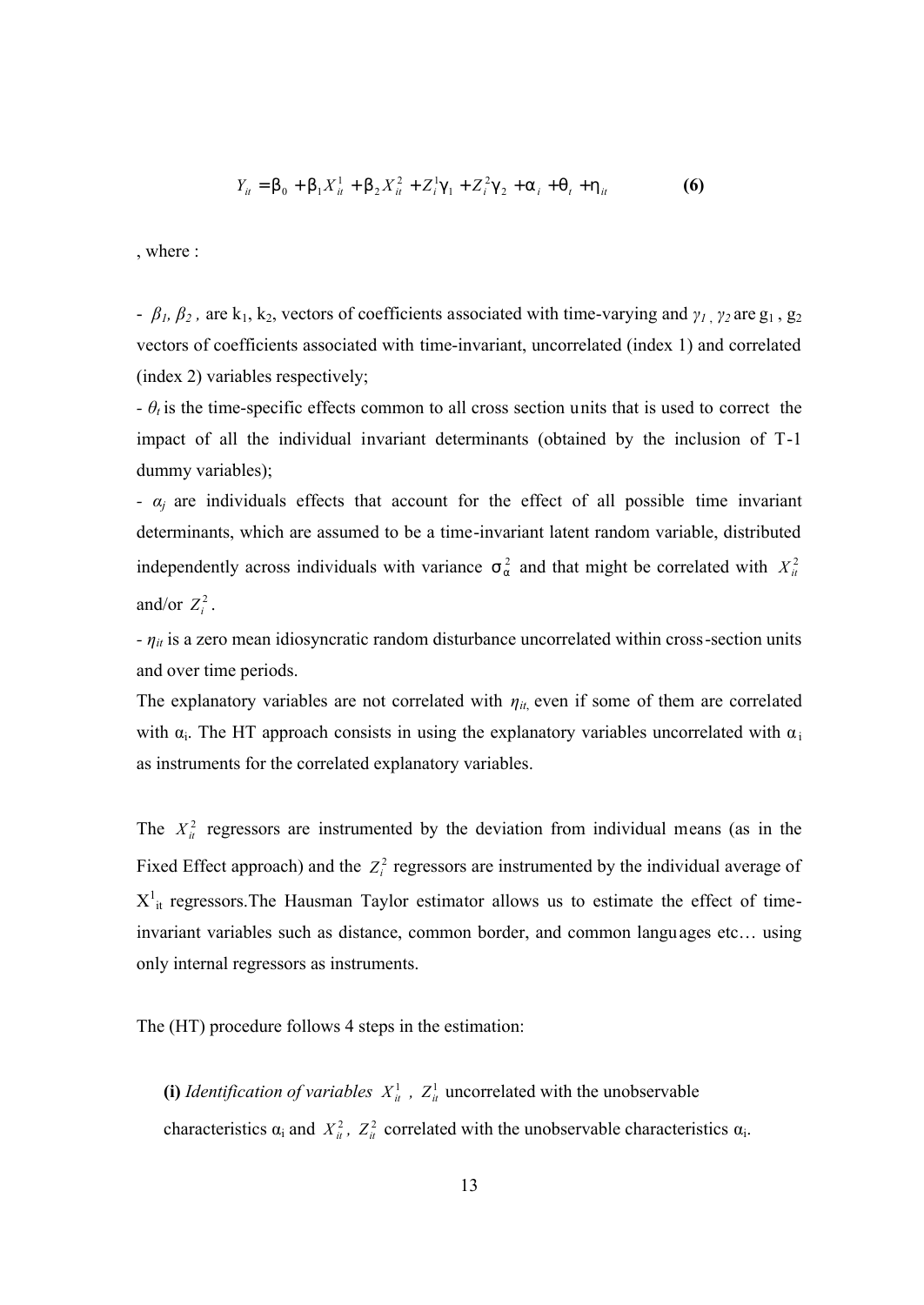(ii) *Transformation of variables*  $X_{it}^1$ ,  $X_{it}^2$  of the model into deviations from individual means  $\Delta(X^1)$ ,  $\Delta(X^2)$  and uncorrelated variables  $X^1_{ii}$  into individual means  $\Delta(X^1)$ . Under the assumption of the absence of correlation between deviations from individual means of varying variables and  $\alpha_i$ , HT provides unbiased instruments for the  $\beta$  coefficients. If the number  $k_l$  of variables  $X^1_{it}$  is equal to or higher than  $g_2$ , then the individual means of  $X^1_{ii}$  are valid instruments for  $Z^2_{ii}$  and the HT estimator is then more efficient than the *within* estimator. The instrument set proposed by HT is [∆(X<sup>1</sup> ), ∆(X<sup>2</sup> ), Z<sup>1</sup> ,  $\Lambda(X^1)$ ]18 with the condition  $k_1 \ge g_2$ .

(iii) *Selection of instruments*. When any variable is of type  $Z_i^2$ , we use deviations from individual means of  $X_{it}^1$  as instruments, as well as variables  $Z_i^1$ . On the other hand, in the presence of  $Z_i^2$  variables, it is necessary to add to the set of instruments individual means of variables  $X_{it}^1$ .<sup>19</sup> The HT estimator resulting from this procedure is unbiased, but it is not efficient.

**(iv)** *Improving the efficiency of the estimator*. HT suggest to apply the instrumental variable method to the transformed model:

$$
Y_{it} - (1 - \mathbf{f}_i Y_i) = [X_{it} - (1 - \mathbf{f}_i) X_i] \mathbf{b} + \mathbf{f}_i Z_i \mathbf{g} + \mathbf{f}_i \mathbf{m}_i + [\mathbf{h}_{it} - (1 - \mathbf{f}_i) \mathbf{h}_{it}] \tag{7}
$$

where :

-

$$
f_{i} = \left(\frac{S_{h}^{2}}{S_{h}^{2} + T_{i}S_{a}^{2}}\right)^{\frac{1}{2}}
$$

But the model of Hausman -Taylor suffers at least from three serious imperfections:<sup>20</sup> a) It is very hard to estimate which explanatory variables are likely to be correlated

<sup>18</sup> **∆** is the operator which transforms the variables into deviation from their individual means and **Λ** is the operator which transforms the variables into their individual means.

If  $Z_2$  is empty, the gain obtained by adding individual means of  $X_1$  as instruments is marginal

 $20$  T. Plümper and V. E. Troeger (2004)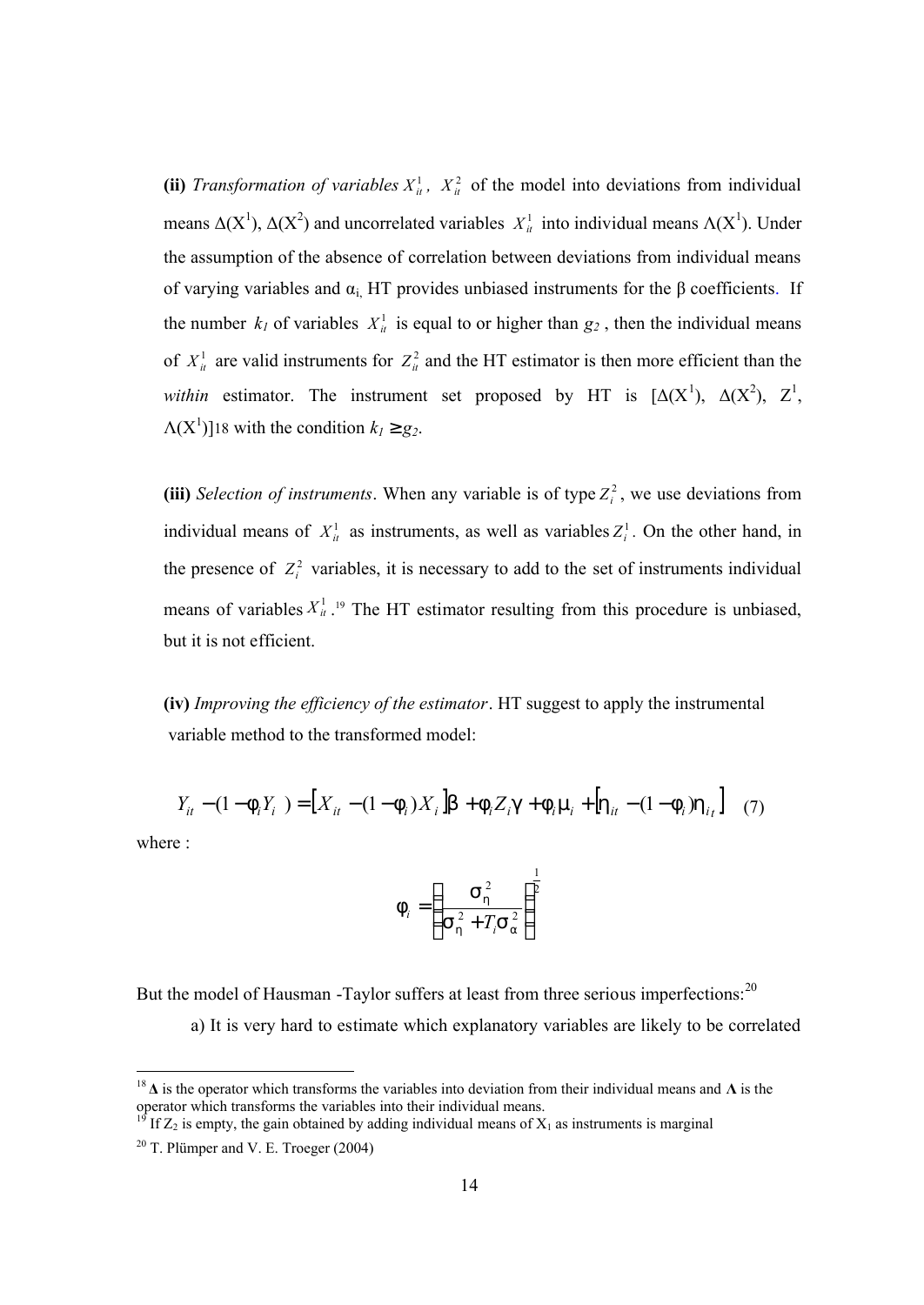with the unit effects, because the last are unobserved. Unfortunately, the results depend largely on this decision. The best that is possible is to seek specifications which give results close to those obtained by a fixed effect model (FEM).

b) The non-correlated variables should not be adequate instruments for the correlated variables, which can lead to inefficient estimations. The model of Hausman-Taylor depends on large samples and consequently is less effective for the small series.

c) In conclusion, we will not have to wait truly impartial evaluations in the presence of the omitted variables what are correlated with both, of the variable dependent and at least of that of the explanatory variables. Procedures as OLS, FEM, REM, Hausman Taylor can largely reduce the bias omitted variables.

#### *4.4 Fixed effect vector decomposition (FEVD)*

Plümper and Troeger (2004) suggest an alternative to the estimation of time-invariant variables in the presence of unit effects. The alternative is the model discussed in Hsiao (2003). It is known that unit fixed effects are a vector of the mean effect of omitted variables, including the effect of time-invariant variables. It is therefore possible to regress the unit effects on the timeinvariant variables to obtain approximate estimates for invariant variables. Plümper and Troeger propose a three-stage estimator, where the second stage only aims at the identification of the unobserved parts of the unit effects, and then uses the unexplained part to obtain unbiased pooled OLS (POLS) estimates of the time-varying and time-invariant variables only in the third stage. The unit effect vector is decomposed into two parts: a part explained by timeinvariant variables and an unexplainable part (the error term). The model proposed by Plümper and Troeger yields unbiased and consistent estimates of the effect of time-varying variable and unbiased for time-invariant variables if the unexplained part of unit effects is uncorrelated with time-invariant variables.

This model has the robustness of fixed effect model and allows for the correlation between the time-variant explanatory variables and the unobserved individual effects. In brief, the fixed effect vector decomposition (FEVD) proposed by Plümper and Troeger involves the three following steps:

► estimation of the unit fixed effects by the FEM excluding the time-invariant explanatory variables;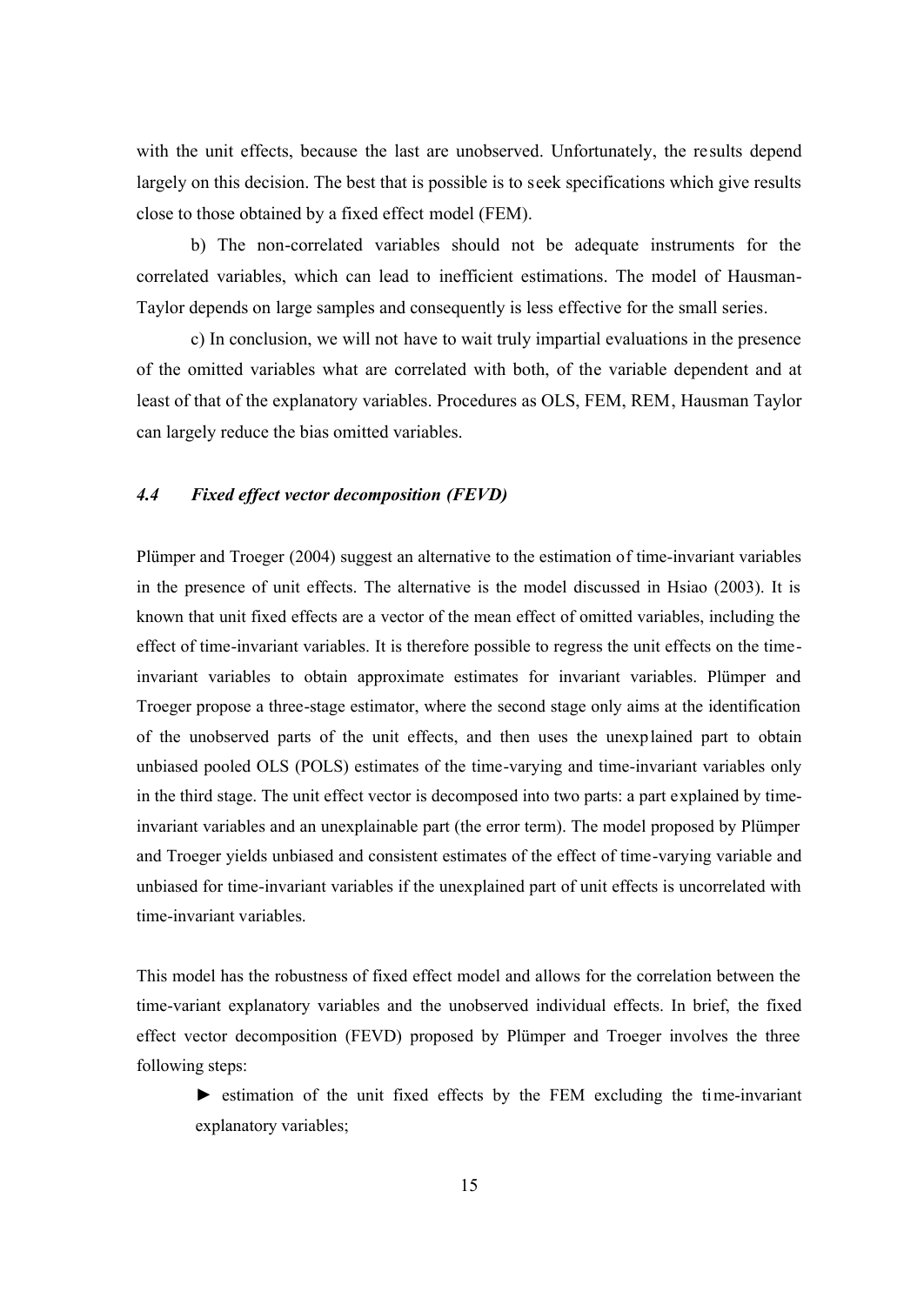► regression of the fixed effect vector on the time-invariant variables of the original model (by OLS);

► reestimation of the original model by POLS, including all time-variant explanatory variables, time-invariant variables and the unexplained part of the fixed effect vector. The third stage is required to control for multi-collinearity and to adjust the degrees of freedom $21$ .

A general form of regression equation can be written as :

$$
y_{it}
$$
 = a + b $X_{it}$  + g $Z_{i}$  + e<sub>it</sub> (8)

where :

 $\beta X_{it}$  = time-variant variable vector;

 $\gamma Z_i$  = time-invariant variable vector;

 $\varepsilon_{it}$  = normal distributed error component;

In the presence of unobserved time-invariant variables the equation (8) can be written as

$$
y_{it} = a + bX_{it} + gZ_i + u_i + e_{it} \quad (9)
$$

where  $u_i$  = unobserved time-invariant variable whose unobserved effects are a random variable rather than an estimated parameter.

The FEVD approach is implemented as follows.

#### **First step**

-

Recall the data generating process of equation (8). The *within* estimator quasi de-means the data and removes the individual effects ui:

$$
y_{it} - \overline{y}_i = b_k \sum_{k=1}^{K} (x_{kit} - \overline{x}_{ki}) + e_{it} - \overline{e}_i \equiv \widetilde{y}_{it} = b_k \sum_{k=1}^{K} \widetilde{x}_{ki} + \widetilde{e}_{it} \qquad (10)
$$

 $21$  The program STATA proposed (ado-file) by the authors executes all three steps and adjusts the variancecovariance matrix. Options like AR (1) error-correction and robust variance-covariance matrix are allowed.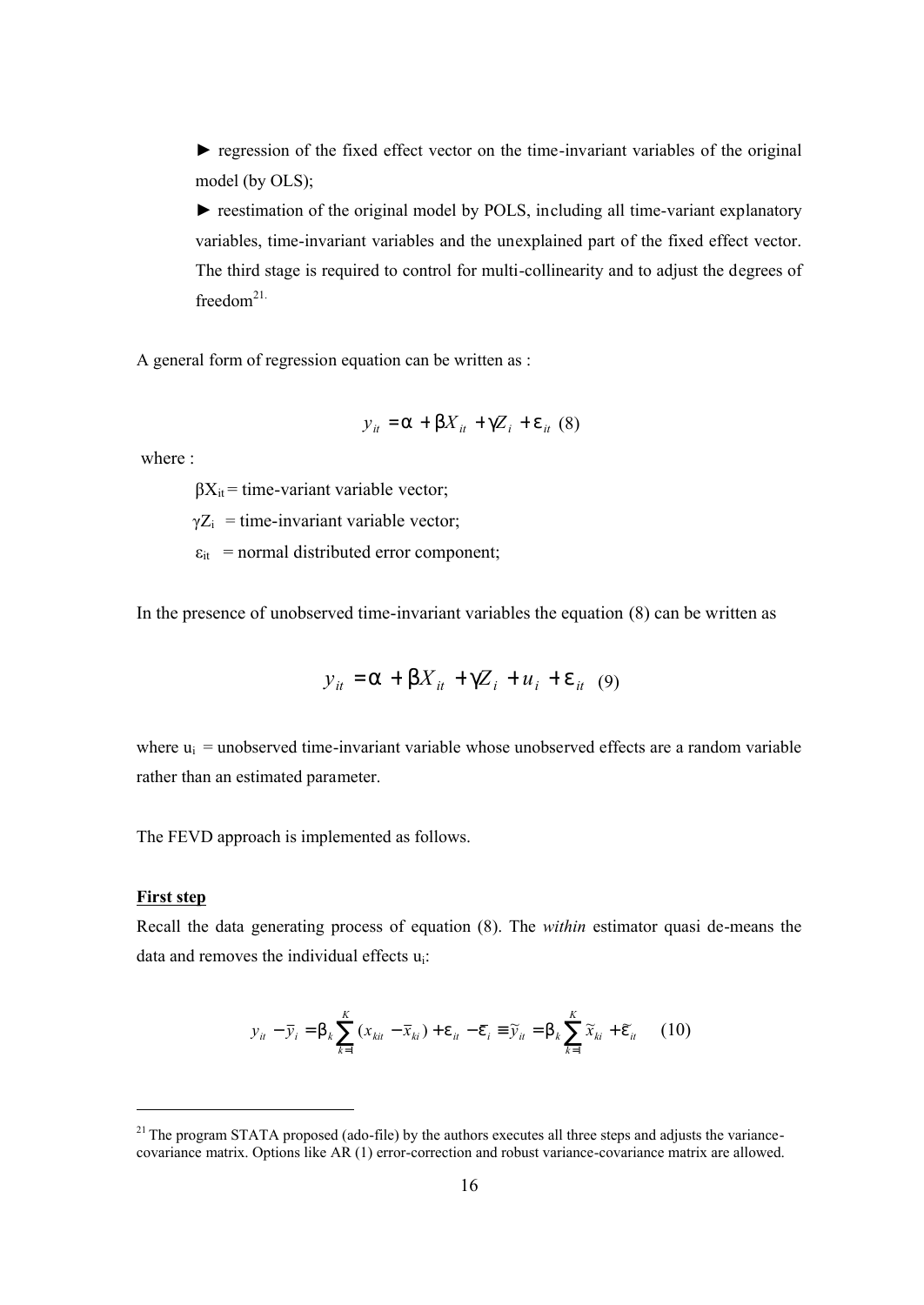The authors consider that the variance not used by the fixed effect estimator is most important. The unit effects are explained by:

$$
\hat{u}_{i} = \bar{y}_{i} - \hat{b}_{k}^{FEM} \sum_{k=1}^{K} \bar{x}_{kit} = \hat{a} + g_{j} \sum_{j=1}^{J} z_{ji} + h_{i} + \bar{e}_{i} \quad (11)
$$

where :

 $\eta_i$  is the unexplained part of the unit effects and  $\bar{e}_i$  are the average unit means of the FEM estimation (indicating panel heteroskedasticity if  $\bar{e}_i \neq 0$ )

#### **Second step**

Given equation (11), it is simple to regress the  $\hat{u}_i$  on the z-variables.

$$
\hat{u}_i = w + g_j \sum_{j=1}^J z_{ji} + h_i
$$
 and  $\hat{h}_i = \hat{u}_i - v - g_j \sum_{j=1}^J z_{ji}$  (12)

where  $\omega$  is the intercept of the stage 2 equation and  $\eta_i$  is the unexplained part of the unit effects as in equation (11). Equations (11) and (12) show that the exclusion of variables that are simultaneously correlated with the unit-effects  $\hat{u}_i$  and the time-invariant variables  $z_i$  lead to biased estimates. In other words the estimates are unbiased only if  $\eta_i \approx 0$  for all *i* or if E( $z_i$  $|\eta_i|$  = E(z<sub>i</sub>) = 0.

#### **Third step**

The full model is rerun without the unit effects but including the decomposed unit fixed effect vectors comprising  $\hat{h}$  obtained in step 2. The third step is estimated by pooled OLS (or Prais-Winston in the presence of serial correlation).

$$
y_{it} = a + b_k \sum_{k=1}^{K} x_{kit} + g_j \sum_{j=1}^{J} z_{ji} + \hat{h}_i + e_{it} (13)
$$

By construction,  $\hat{h}_i$  is no longer correlated with the vector of the z's.

By including the error term of step 2 it is able to account for individual specific effects that cannot be observed. The coefficient of  $h_i$  is either equal to 1.0 or at least close to 1.0 (by accounting for serial correlation or panel heteroskedasticity) at step 3.

Estimating stage 3 by pooled OLS further requires that heteroskedasticity and serial correlation must be eliminated beforehand.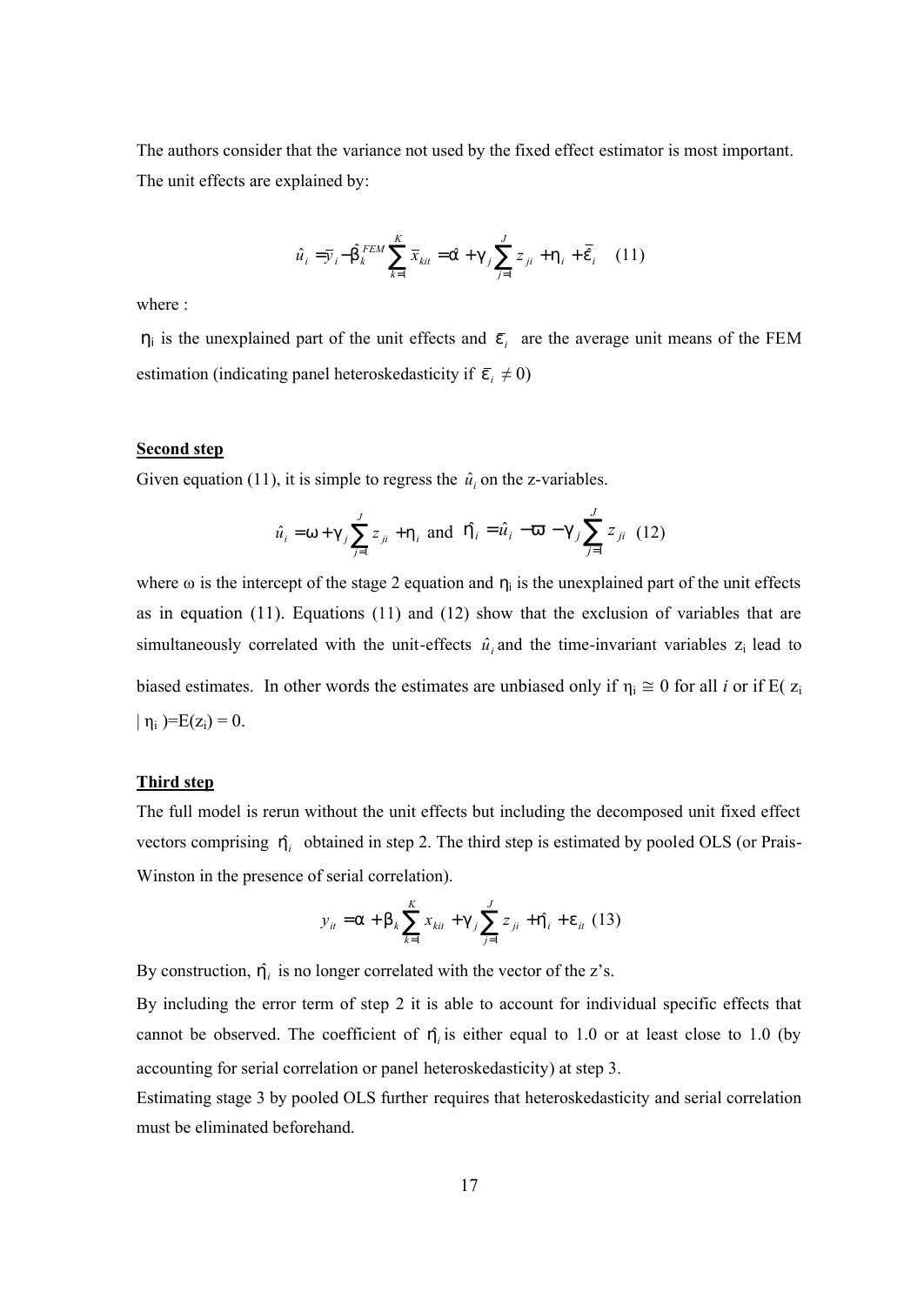At least in theory this method has three obvious advantages<sup>22</sup> :

a) the fixed effect vector decomposition does not require prior knowledge of the correlation between time-variant explanatory variables and unit specific effects,

b) the estimator relies on the robustness of the within-transformation and does not need to meet the orthogonality assumptions (for time-variant variables) of random effects,

c) *FEVD* estimator maintains the efficiency of OLS.

Essentially FEVD produces unbiased estimates of time-varying variables, regardless of whether they are correlated with unit effects or not, and unbiased estimates of timeinvariant variables that are not correlated. The estimated coefficients of the time-invariable variables correlated with unit effects, however, suffer from omitted variable bias. To summarise, FEVD produces less biased and more efficient coefficients. The main advantages of FEVD come from its lack of bias in estimating the coefficients of timevariant variables that are correlated with unit-effects.

## **5. Econometric investigation**

We carry out several panel data estimations in order to compare the results across specifications and to identify the most robust one. We first make a test for individual effects and if this confirms their presence, then to control the individual effects we carry out an REM and FEM estimate. To eliminate the unobservable heterogeneity due to bilateral specific effects and avoid the potential bias of the estimators taking the invariant time variables into account it is advisable to use Hausman Taylor and FEVD estimators. Hausman test indicates by the value of  $\text{chi}^2$  whether the specific effects are correlated or not with the explanatory variables.

The specification retained here to characterize the trade between EEC and OECD countries can be written as follows:

$$
X_{ijt} = e^{a_0} GDP_{it}^{a_1} GDP_{jt}^{a_2} DGDP T_{ijt}^{a_3} Dist_{ij}^{a_4} Tchr_{ijt}^{a_5} e^{a_6 Acc_{ijt}} e^{a_7 Cl_{ij}} e^{u_{ij}} e^{e_{ijt}} \qquad (14)
$$

 $22$  T. Plümper and V. E. Troeger (2004)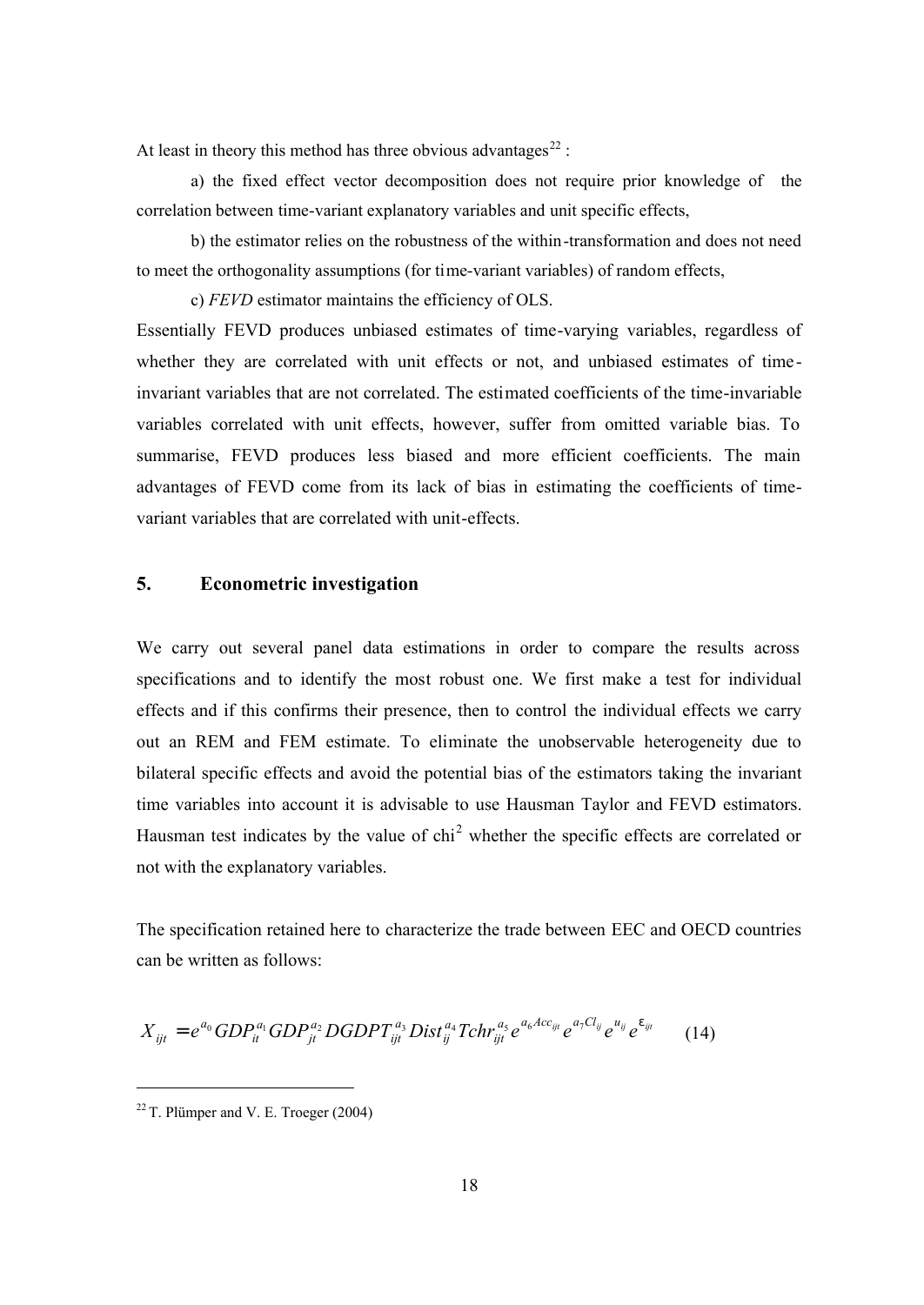where :

- $\triangleright$  X<sub>ij</sub> denotes the bilateral trade between countries *i* and *j* at time *t* with i # j (CHELEM – CEPII French data base);
- $\triangleright$  a<sub>o</sub> is the intercept;
- $\triangleright$  GDP<sub>it</sub>, GDP<sub>it</sub> represents the Gross Domestic Product of country *i* and country *j* (CHELEM CEPII – data base)
- $\triangleright$  DGDPT<sub>ijt</sub> is the difference of GDP per capita between partners and is a proxy of economic distance or of comparative advantage intensity23,

$$
DGDPT_{ijt} = \left| \frac{GDP_{it}}{POP_i} - \frac{GDP_j}{POP_j} \right| \qquad (15)
$$

where  $POP_{i(j)}$  is the population (CHELEM CEPII data base);

- $\triangleright$  Dist<sub>ij</sub> represents the geographical distance between two countries, (CEPII data base);
- $\triangleright$  Tchr<sub>it</sub> is the real exchange rate which indicates the competitiveness of price;

$$
Tchr_{ijt} = Tcn_{ijt} \times \frac{P_{it}}{P_{jt}} \qquad (16)
$$

where: Tcn<sub>ijt</sub> is the real exchange rate (CHELEM CEPII data base)

 $P_{i(i)}$  is consumer price index (WORLD BANK – World Tables)

- $\triangleright$  Acc<sub>ijt</sub> is a dummy variable that equals 1 if country *i* and country *j* have signed a regional agreement, and zero otherwise,
- $\triangleright$  Cl<sub>ij</sub> is a dummy variable that equals 1 if country *i* and country *j* are members of an International Organization (Francophone International Organization), and zero otherwise,
- $\triangleright$   $\varepsilon$ <sub>ijt</sub> is the error term,
- $\triangleright$  u<sub>ij</sub> is bilateral effect.

-

After log linearization, equation (14) becomes:

When we use GDP per capita in our estimates, we observe a strong correlation between GDP of the exporting country and their GDP per capita. Consequently, we propose to use the difference of GDP per capita between partners instead of using two variables of GDP per capita for both partners.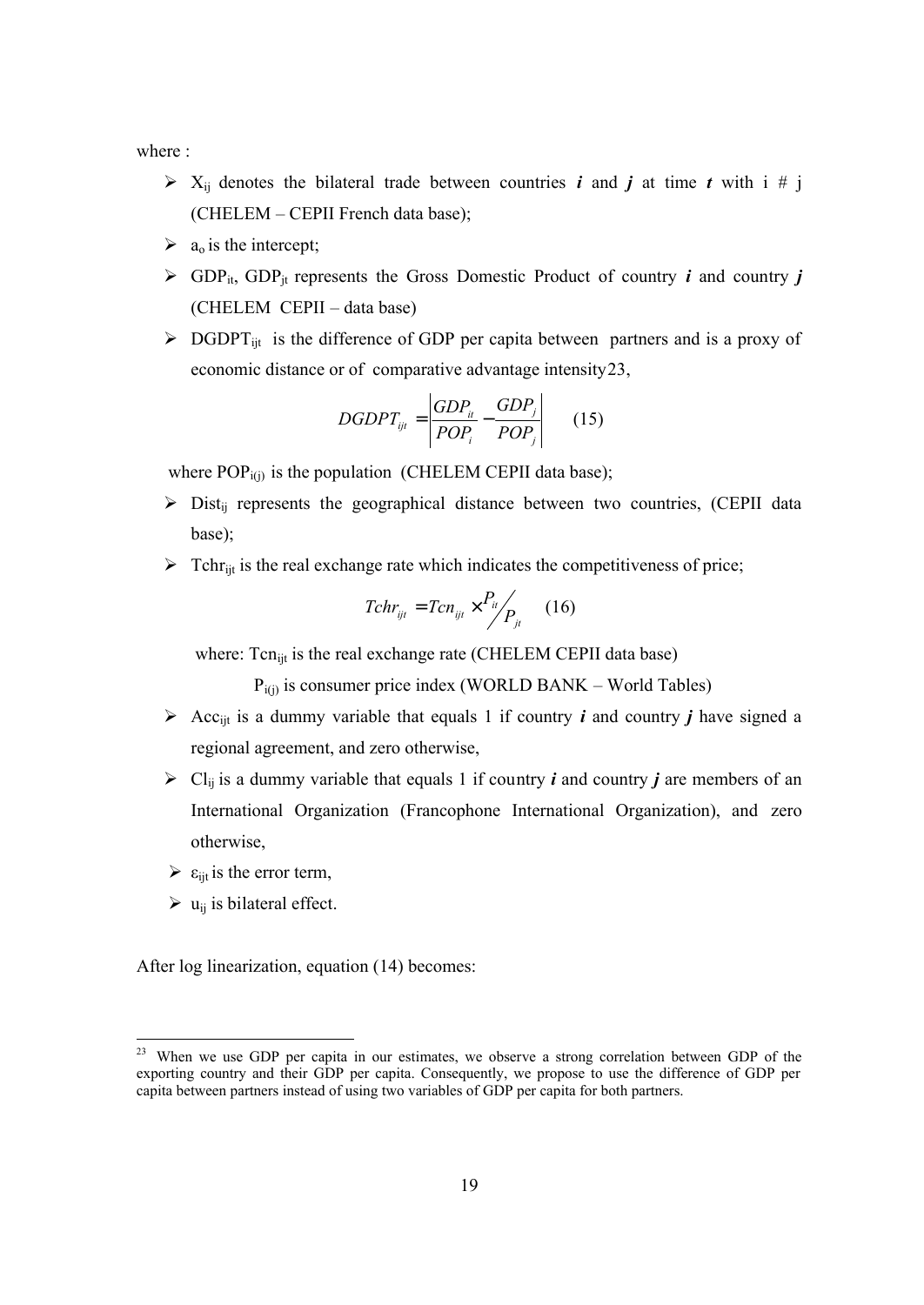$$
Ln(X_{ijt}) = a_0 + a_1 ln(GDP_{it}) + a_2 ln(GDP_{jt}) + a_3 ln(DGDPT_{ijt}) + a_4 ln(Dist_{ij}) + a_5 ln(Tchr_{ijt}) + a_6 Acc_{ijt} + a_7 Cl_{ij} + u_{ij} + \varepsilon_{ijt}
$$
\n(17)

We will show later that the use of a specific effect estimator is more adequate. Indeed, specific effects allow to accommodate unobservable specificities and hence to eliminate the possible source of bias affecting the estimation of some coefficients as it is the case with the OLS method.

The expected signs for the estimators associated with the variables are based on traditional arguments. Theoretically, we expect a positive effect of the variables like the countries size, the association agreement on trade flows and a negative impact of the geographical distance and of the real exchange rate. The more the real exchange rate index drops the more there is a depreciation of the exporter currency with respect to the currency of his partner and export competitiveness is improved. Concerning the sign of the difference of GDP per capita, the negative or positive impacts of this variable globally compensates. Generally, it has a positive impact on exports for two different countries if the H eckscher-Ohlin (H-O) assumptions are empirically confirmed. On the contrary, according to the new trade theory, the income per capita variable between countries is expected to have a negative impact. In the classical theory, an increase in the intensity of the comparative advantages should involve an increase in trade flows. Countries different in factor endowments and thus, in comparative advantages would exchange more between one another. Geographical distance has always theoretically a negative impact being a proxy of transport costs. Our estimates are organized in a panel with  $2 \text{ EEC}^{24}$  and 19 OECD countries<sup>25</sup> including EU -15 countries which are the main partners for EEC-2. The data used cover a 18 year period (from 1987 to 2004).

The results of OLS, FEM, REM, HT, FEVD estimations are reported in table  $n^0.1$  that summarizes the results of our estimations for the whole sample.

<sup>&</sup>lt;sup>24</sup> Bulgaria, Romania

<sup>&</sup>lt;sup>25</sup> EU-15: Austria, Belgium-Luxemburg, Denmark, England, Finland, France, Germany, Greece, Holland, Ireland, Italy, Portugal, Spain, Sweden; *non-EU* countries : Australia, Canada, Japan, Switzerland, the United States of America.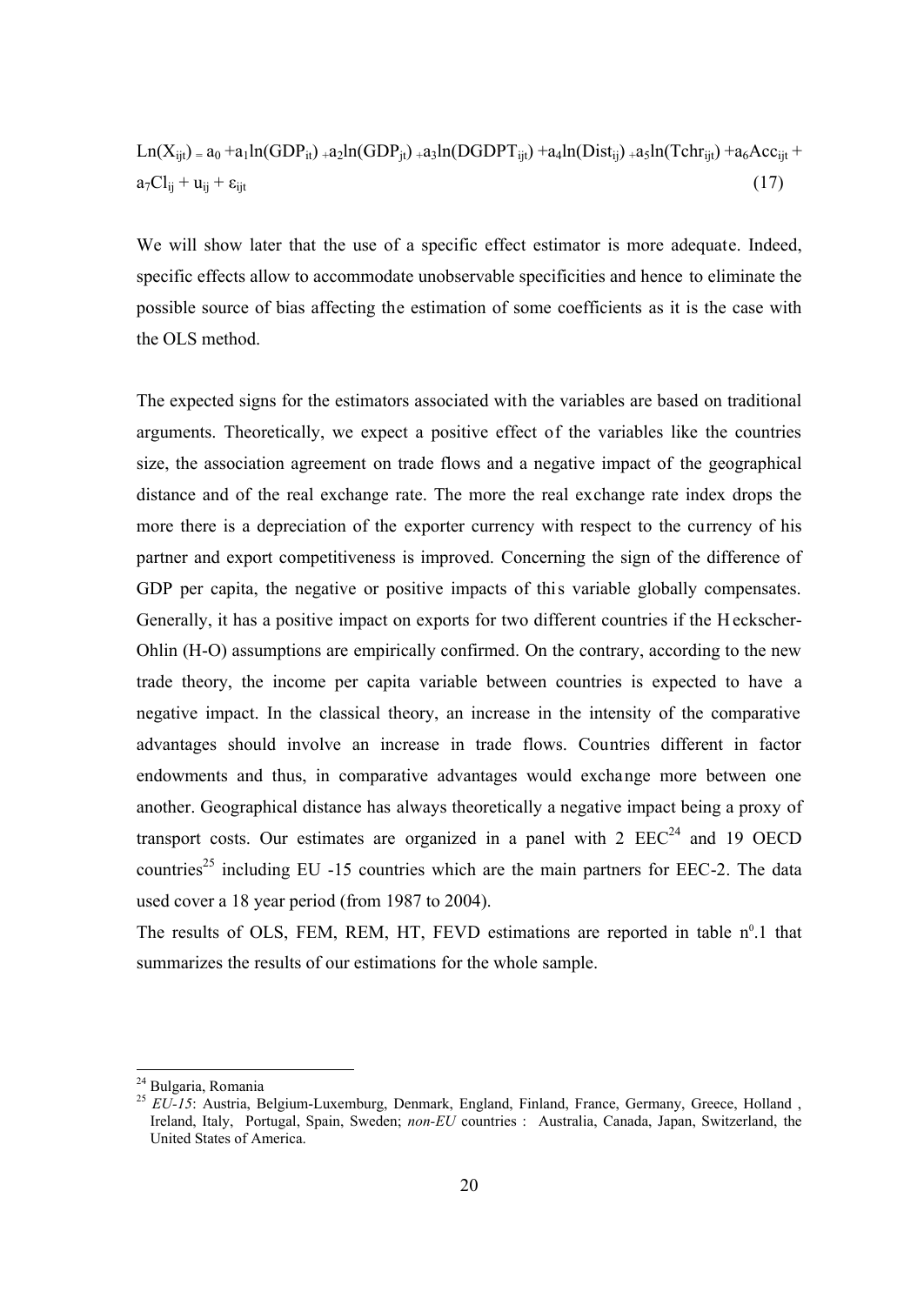| Table nº1                                   |                 |                          |                |                |                              |
|---------------------------------------------|-----------------|--------------------------|----------------|----------------|------------------------------|
| <b>VARIABLES</b>                            | <b>POLS</b>     | <b>FEM</b>               | <b>REM</b>     | <b>HT</b>      | <b>FEVD</b>                  |
|                                             | (1)             | (2)                      | (3)            | (4)            | (5)                          |
|                                             | xij             | Xij                      | xij            | xij            | xij                          |
| $GDP_{it}$                                  | 0.940           | 1.451                    | 1.085          | 1.470          | 1.451                        |
|                                             | $(42.29)$ ***   | $(11.08)$ ***            | $(16.78)$ ***  | $(11.54)$ ***  | $(11.08)$ ***                |
| $GDP_{it}$                                  | 0.872           | 1.444                    | 1.016          | 1.425          | 1.444                        |
|                                             | $(39.26)$ ***   | $(11.03)$ ***            | $(15.71)$ ***  | $(11.18)$ ***  | $(11.03)$ ***                |
| $Dist_{ii}$                                 | $-1.175$        | 0.000                    | $-1.263$       | $-1.449$       | $-1.546$                     |
|                                             | $(35.70)$ ***   | $\left( .\right)$        | $(12.05)$ ***  | $(7.70)$ ***   | $(20.44)$ ***                |
| $DGDPT_{iit}$                               | 0.433           | 0.334                    | 0.392          | 0.334          | 0.334                        |
|                                             | $(6.22)$ ***    | $(4.42)$ ***             | $(5.38)$ ***   | $(4.42)$ ***   | $(18.64)$ ***                |
| Tchr <sub>it</sub>                          | 0.000           | $-0.039$                 | $-0.032$       | $-0.036$       | $-0.039$                     |
|                                             | (0.01)          | $(2.20)*$                | $(2.10)*$      | $(2.10)*$      | $(2.14)$ **                  |
| Acc <sub>ijt</sub>                          | 0.378           | 0.379                    | 0.397          | 0.379          | 0.379                        |
|                                             | $(17.01)^{***}$ | $(20.61)^{***}$          | $(22.39)$ ***  | $(20.59)$ ***  | $(21.39)$ ***                |
| $Cl_{ii}$                                   | $-0.024$        | 0.000                    | $-0.068$       | 0.628          | $-0.184$                     |
|                                             | (0.94)          | $\left( .\right)$        | (0.79)         | (1.21)         | $(11.94)$ ***                |
| Residuals                                   |                 |                          |                |                | 1.000                        |
|                                             |                 |                          |                |                | $(64.93)$ ***                |
| Constant                                    | $-5.720$        | $-14.979$                | $-6.773$       | $-10.230$      | $-9.732$                     |
|                                             | $(20.69)$ ***   | $(14.01)$ ***            | $(11.90)$ ***  | $(9.10)$ ***   | $(160.99)$ ***               |
| Observations                                | 1368            | 1368                     | 1368           | 1368           | 1368                         |
| R-squared                                   | 0.74            | 0.54                     | 0.74           |                | 0.90                         |
| Number of groups                            |                 | 76                       | 76             | 76             | $\blacksquare$               |
| <b>VIF</b>                                  | 1.31            | $\blacksquare$           | $\blacksquare$ | $\blacksquare$ | $\qquad \qquad \blacksquare$ |
| Ramsey-Reset                                | 19.87           | $\overline{\phantom{a}}$ | $\blacksquare$ | $\blacksquare$ | $\blacksquare$               |
| Prob>F                                      | (0.00)          |                          |                |                |                              |
| White's test (before correction)            | 148.67          | $\frac{1}{2}$            | $\blacksquare$ | $\blacksquare$ | $\overline{a}$               |
| Prob>chi2                                   | (0.00)          |                          |                |                |                              |
| Fischer test for individuals                |                 | $\overline{a}$           | 27.54          | $\blacksquare$ | $\blacksquare$               |
| effects                                     |                 |                          | (0.00)         |                |                              |
| Fischer test for time effects               | ÷,              |                          | 27.72          | $\blacksquare$ | $\blacksquare$               |
|                                             |                 |                          | (0.00)         |                |                              |
| Hausman test                                | ٠               | ÷                        |                | 20.73          |                              |
|                                             |                 |                          |                | (0.00)         |                              |
| Absolute value of statistics in parentheses |                 |                          |                |                |                              |
| $4.1.001$ $44.001$ $44.001$                 | 1.11707.444     | $\sim$<br>10/            |                |                |                              |

 $*$  significant at 10%; \*\* significant at 5%; \*\*\* significant at 1%

A comparison between the five estimations leads to the following conclusion. In all the estimations, we can note that the variable of income per capita has the expected positive sign, which is in accordance with the H-O theory, i.e. the trade between two zones is based on comparative advantage. It is a complementary inter-industry trade where less developed countries are specialized in labor intensive industries and where wage costs are less expensive. Moreover, an access to a larger market increases the volume of trade flows (according to the coefficient of the size of the importer country). The variables like country size, difference of incomes per capita, which have the most important coefficients explain better the level of bilateral exchanges. The international organization membership has a low influence on trade flows. On the contrary, the distance variable (proxy costs of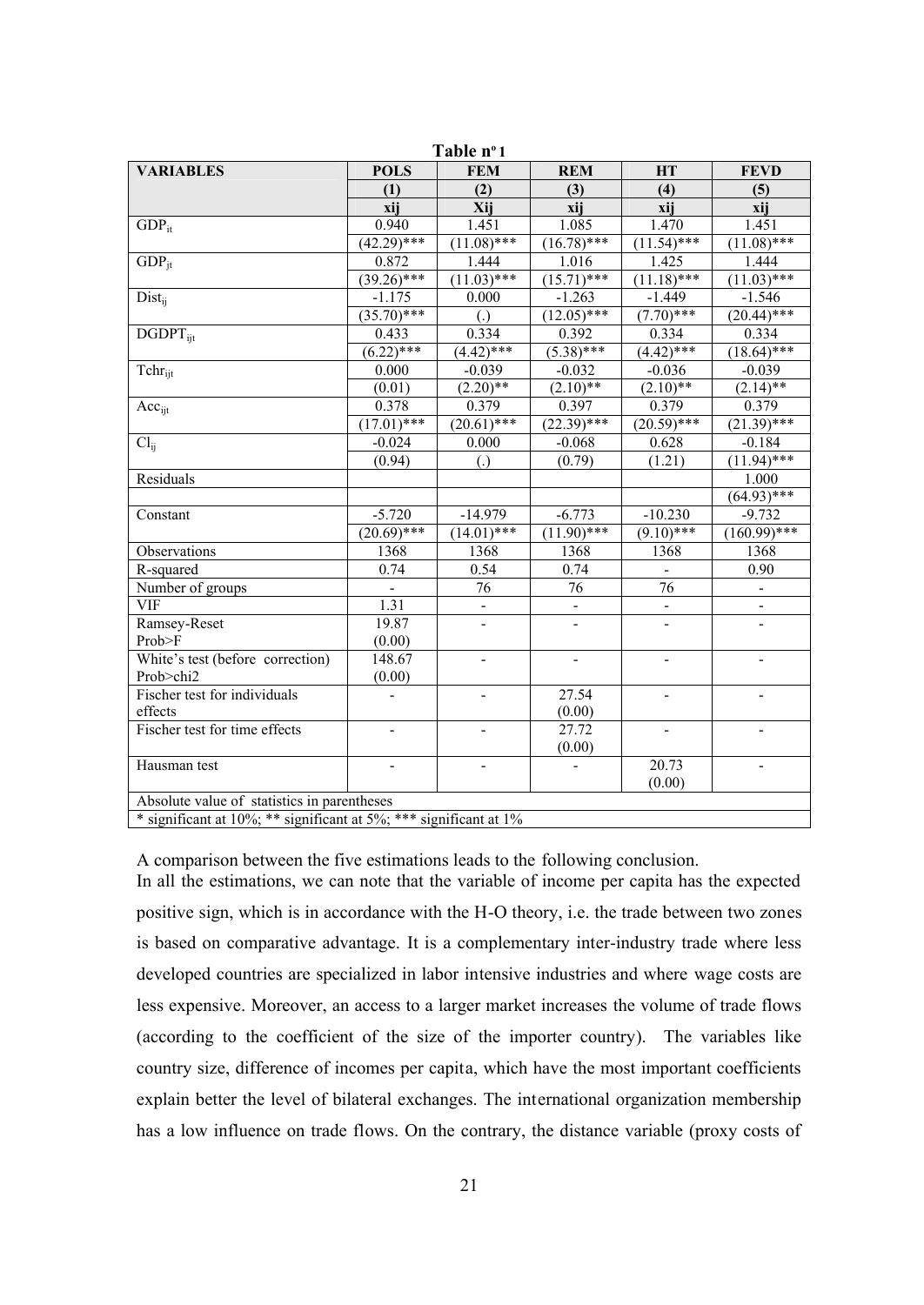transport) represents an obstacle for trade. It should be noted that the distance between countries has an important elasticity and hence has an important explanatory capacity. The elasticity of the geographical distance is systematically high, close to (-1.5), indicating that trade flows are extremely sensitive to transport costs. However, the impact of the geographical distance remains high, which means that technical improvements (infrastructure) did not improve international trade.

The results of the random estimator are different from those obtained with the within estimator, for some explanatory variables. This means that there exists a correlation between some of the explanatory variables and the bilateral specific effect. Moreover, the Hausman test confirms the presence of a correlation and rejects the null assumption of absence of a correlation between the individual effects and explanatory variables. Random estimate is biased, and in this case, the use of Hausman-Taylor instrumental variables methods (1981) to correct the bias is justified. Using HT we obtain some similar coefficients to FEM. The results for FEVD are similar to those obtained by *within* which confirm the robustness of the estimation but also we highlight, like in HT method, the time - invariant variables and their important influence on the trade flows. In our case, the last method is more appropriate taking the size of our sample into account, the value of  $R^2$ = 0.90.

## **6. Conclusion**

In this paper we have investigated trade flows between EEC and OECD countries using recent developments of panel data techniques with fixed effects which permit to control the individual heterogeneity and hence to avoid biased results. Indeed, it is now well known that the use of conventional time-series and cross-section methods do not allow to control unobservable heterogeneity and hence are likely to produce biased results  $26$ . Our empirical results enable us to draw the following conclusions:

(i) From an econometric point of view, the use of FEVD method to estimate the gravity model appears the most convenient for our study. More particularly in the presence of a

 $26$  See Baltagi (2001)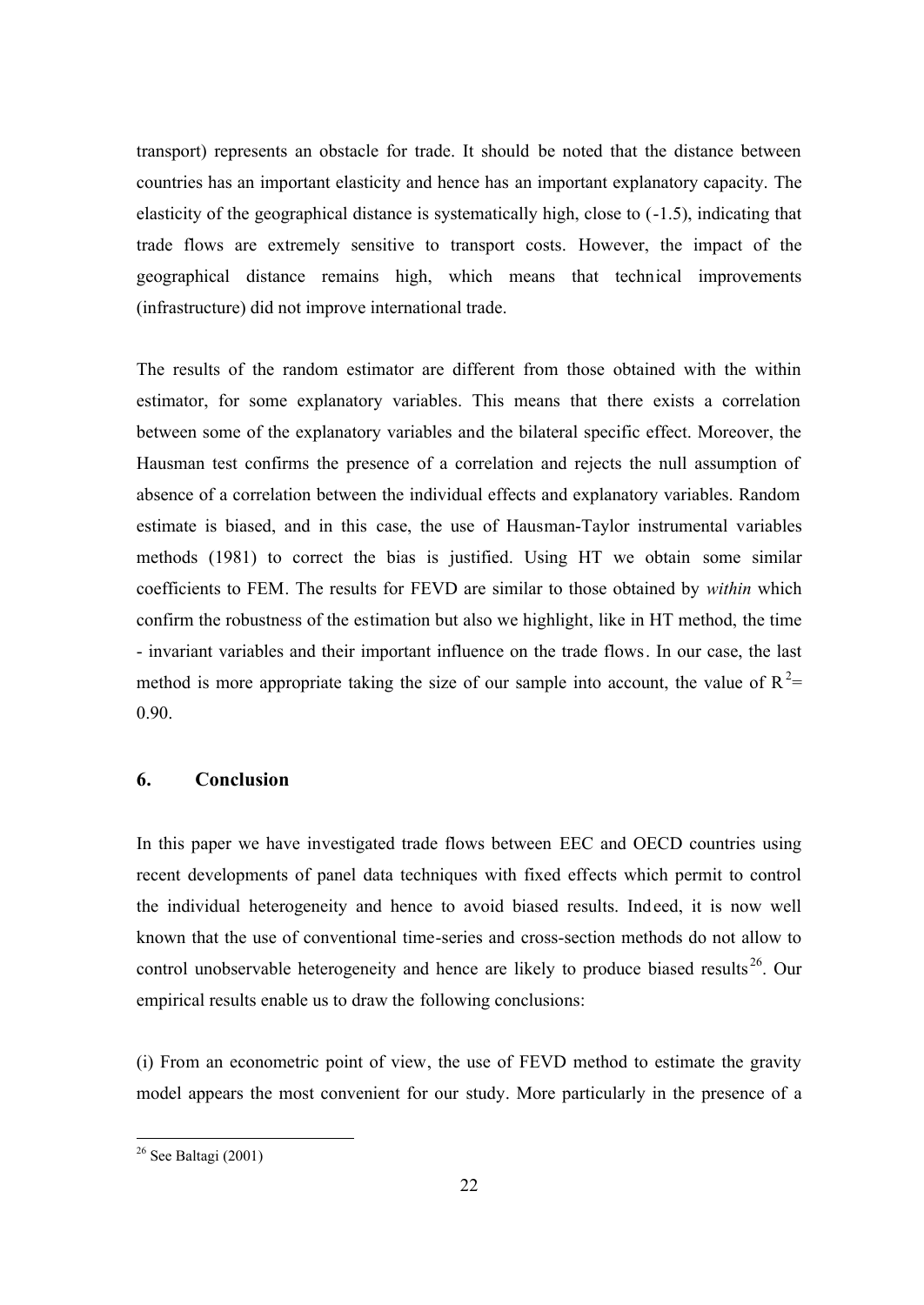correlation between some explanatory variables and the unobserved characteristics (here the unobserved bilateral effect) this method produces consistent parameter estimates contrary to the GLS method. Besides, in contrast to the standard within estimator the FEVD method allows to derive parameter estimates for time invariant variables (such as geographic distance). In this case, the FEVD method is more appropriate if we take the size of the sample into account.

Our econometric estimations reveal that the country size and geographical distance variables have a important impact in the international trade flow explanation and are the most important sources of this correlation.

(ii) From an economic point of view, trade flows existing between EEC and OECD countries, that is, two sets of heterogeneous economies with different levels of economic developments are inter-industry. This type of trade was stimulated also by the multinational firms which developed in EEC countries a labor intensive production segment due to their comparative advantage and their less expensive labor costs than in developed countries. The positive coefficient of the DGDPT variable which represents a proxy of comparative advantage intensity emphasized that the economic distance between OECD and EEC countries constitutes the specialization determinant of these countries on various branches according to their comparative advantages (inter-industry trade). Similar results are obtained by Andreff (1998) who finds that highly exported products by EU with comparative advantages for them are products incorporating medium or high technology and high added value. On the contrary, products highly imported by EU or with comparative disadvantages for them belong to CEEC traditional sectors, and are intensive in labor or in raw materials.

But this type of trade do not actually lead to convergence, the main goal of Central and Eastern European countries. Indeed, economic convergence is associated rather to a horizontal intra-industry trade, which assumes the existence of simultaneous exports and import flows of comparable sizes inside the same branch, that is similar products of the same quality, of the same technology and an important added value. Consequently horizontal intra-industry trade is an indicator of the convergence degree between countries. However, this type of trade is less developed between EEC and OECD countries and the tendency to an economic convergence is less optimist for EEC countries in the short run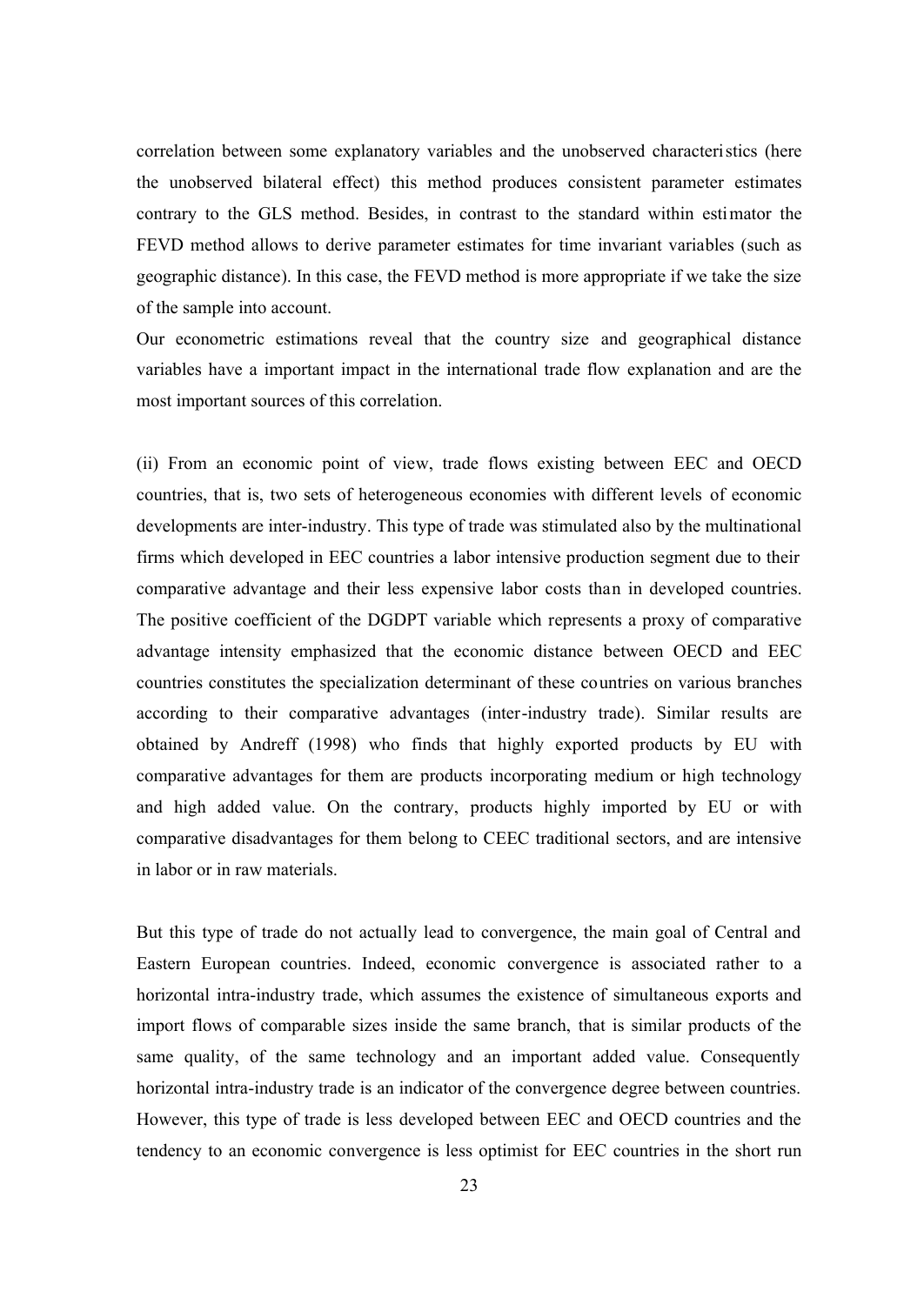since no competition exists but only complementary market segments. In fact, trade flows are essentially stimulated by price competitiveness.

Finally, variables such as countries size, economic distance, or agreement membership have the highest (significant) coefficients in our regression, and hence explain better the level of bilateral trade as well as the attraction between partners for a deeper integration. On the contrary, the distance variable plays as a rejecting factor. The other variables have a low explanatory power. A positive and significant effect of economic distance which can be attributed to a traditional trade explanation (inter-industrial trade is favored by differences in factorial endowments) is highlighted. In addition, the importance of using a model in accordance with data properties clearly emerged from our investigation. The choice of an unbiased estimator and the variable definition is also of crucial importance.

In conclusion, our results highlight that there are no statistically significant modifications of trade flows between EU and EEC in terms of specialization trade and trade pattern.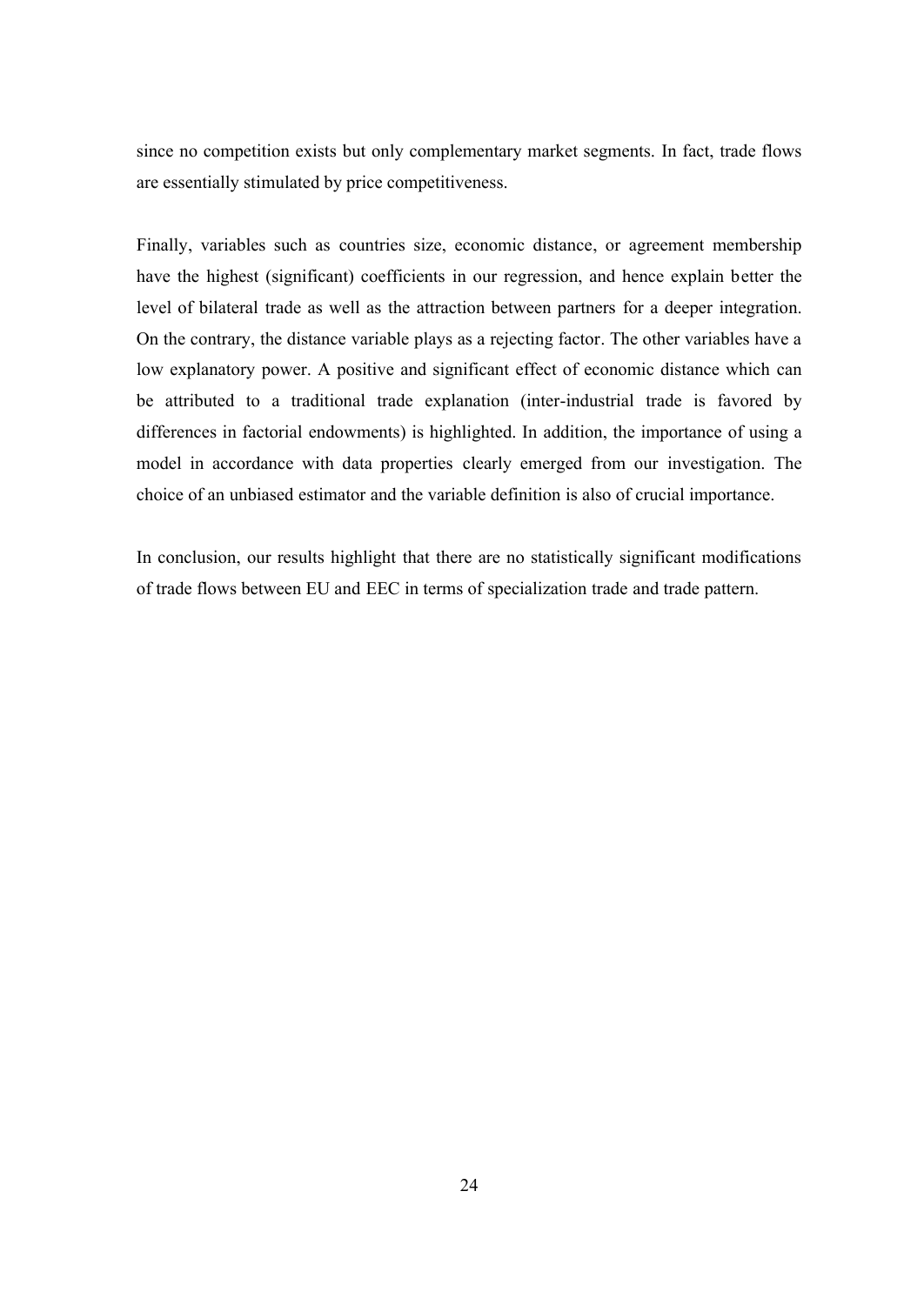## References

[1] Anderson J.E., "A Theoretical Foundation for the Gravity Equation", *American Economic Review*, Vol 69 (1), pp 106-116, 1979.

[2] Andreff. M. "La spécialisation du commerce entre l'Union européenne et les pays d'Europe centrale et orientale : quelle évolution *?", East/West comparative Studies*, Vol 29 (4), pp.161-189, 1998.

[3] Baier S.L., Bergstrand J. H., "Do free trade agreements actually increase members' international trade*?*", *Journal of International Economics*, Elsevier, vol. 71(1), pp 72-95, 2007.

[4] Bayoumi T., Eichengreen B., "Is regionalism simply a diversion? Evidence from the evolution of the EC and EFTA", *NBER Working Paper*, 5283, 1997

[5] Baltagi B.H., "Econometric Analysis of Panel Data", *John Wiley & Sons Ltd,*

New York, 2nd edition, 2001

[6] Bergstrand J.H., "The Gravity Equation in International Trade: some Microeconomic Foundations and Empirical Evidence", *Review of Economics and Statistics*, Vol. 67 (3), pp. 474-481, 1985

[7] Bergstrand J.H., "The Generalized Gravity Equation, Monopolistic Competition, and the Factor-Proportions Theory in International Trade", *Review of Economics and Statistics,*  Vol. 71 (1), pp. 143-153, 1989.

[8] Carrere C., "Revisiting the effects of regional trading agreements on trade flows with proper specification of the gravity model", *European Economic Review,* vol. 50 (2), pp. 223-247, 2006

[9] Egger P., "A note on the proper econometric specification of the gravity equation", *Economics Letters*, Vol. 66 (1), pp.25-31, 2000.

[10] Egger P., "An Econometric View on the Estimation of Gravity Models and the Calculation of Trade Potentials", *The World Economy,* Vol 25 (2), pp. 297-312, 2002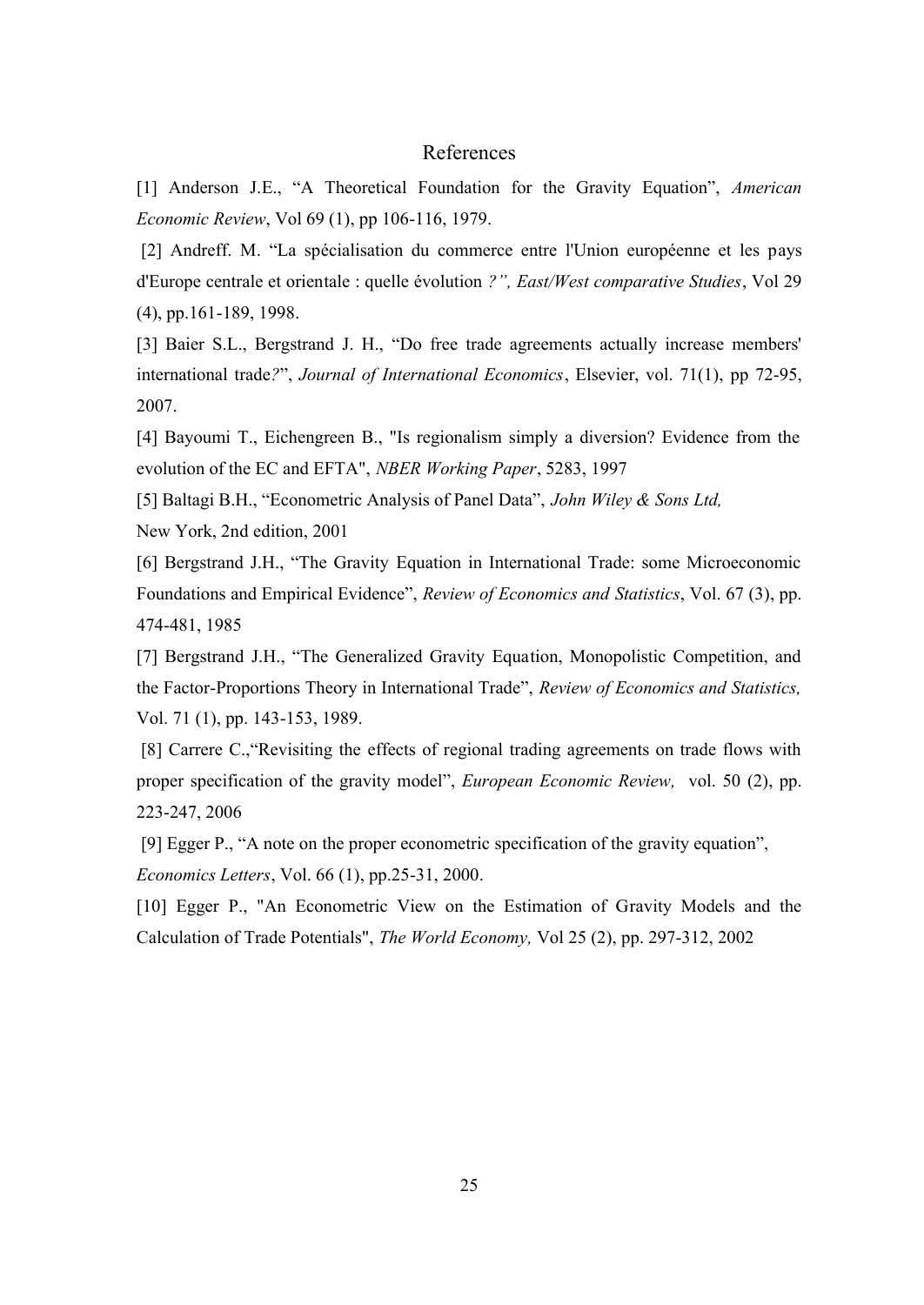[11] Egger P., Pfaffermayr M., "The proper panel econometric specification of the gravity equation: A three-way model with bilateral interaction effects", *Empirical Economics*, Vol 28 (3), pp. 571-580, 2003.

[12] Eichengreen B., Irwin D.A., "Trade blocs, currency blocs and the reorientation of world trade in the 1930s"*, Journal of International Economics,* Vol 38, (1), pp 1-24.,1995

[13] Gardner R.., "Unobservable individual effects in unbalanced panel data", *Economics Letters*, Vol 58 (1), pp.39-42., 1998.

[14] Hausman J.A., Taylor W.E., 'Panel Data and Unobservable Individual Effects'', E*conometrica*, Vol 49 (6), pp. 1377-1398, 1981.

[15] Helpman E., Krugman P.**, "**Market Structure and Foreign Trade: Increasing Returns, Imperfect Competition, and the International Economy*",* MIT Press, Cambridge, MA, 1985.

[16] Hsiao C., "Analysis of Panel Data", 2nd edition, *Cambridge University Press*, 2003.

[17] Linnemann, H., "An Econometric Study of International Trade Flows", *North Holland Publishing Company, Amsterdam*, 1966.

[18] Matyas L., "Proper Econometric Specification of the Gravity Model", *The World Economy*, Vol 20 (3), 363-368, 1997

[19] Plumper, T. and Troeger, V.E. (2004). The estimation of time-invariant variables in panel analyses with unit fixed effects. *Social Science Research Network*, Working Paper,2004

[20] Pöyhönen P., "A tentative model for the flows of trade between countries", *Welwirtschftliches Archiv*, 90, pp. 93-100, 1963.

[21] Rose A.K., One money, one market: The effect of common currencies on trade, *Economic Policy* 15 (30), pp. 7-45, 2000.

[23] Soloaga, I., Winters L., (2001). "Regionalism in the Nineties: What Effect on trade?" *North American Journal of Economics and Finance*, Vol 12 (1), pp 1-29, 2001.

[24] Rault C., Sova, R. and Sova, A, "The Role of Association Agreements Within European Union Enlargement to Central and Eastern European Countries", *IZA* Discussion Paper No. 2769, 2007

[25] Tinbergen J., "Shaping the World Economy: Suggestions for an International Economic Policy", *Twentieth Century Fund,* New York*,* 1962.

[26] Wei S.J, Frankel J.A.,"Open Regionalism in a World of Continental Trade Blocs," IMF *Staff Papers*, Vol 45 (3), pp. 440-453, 1998.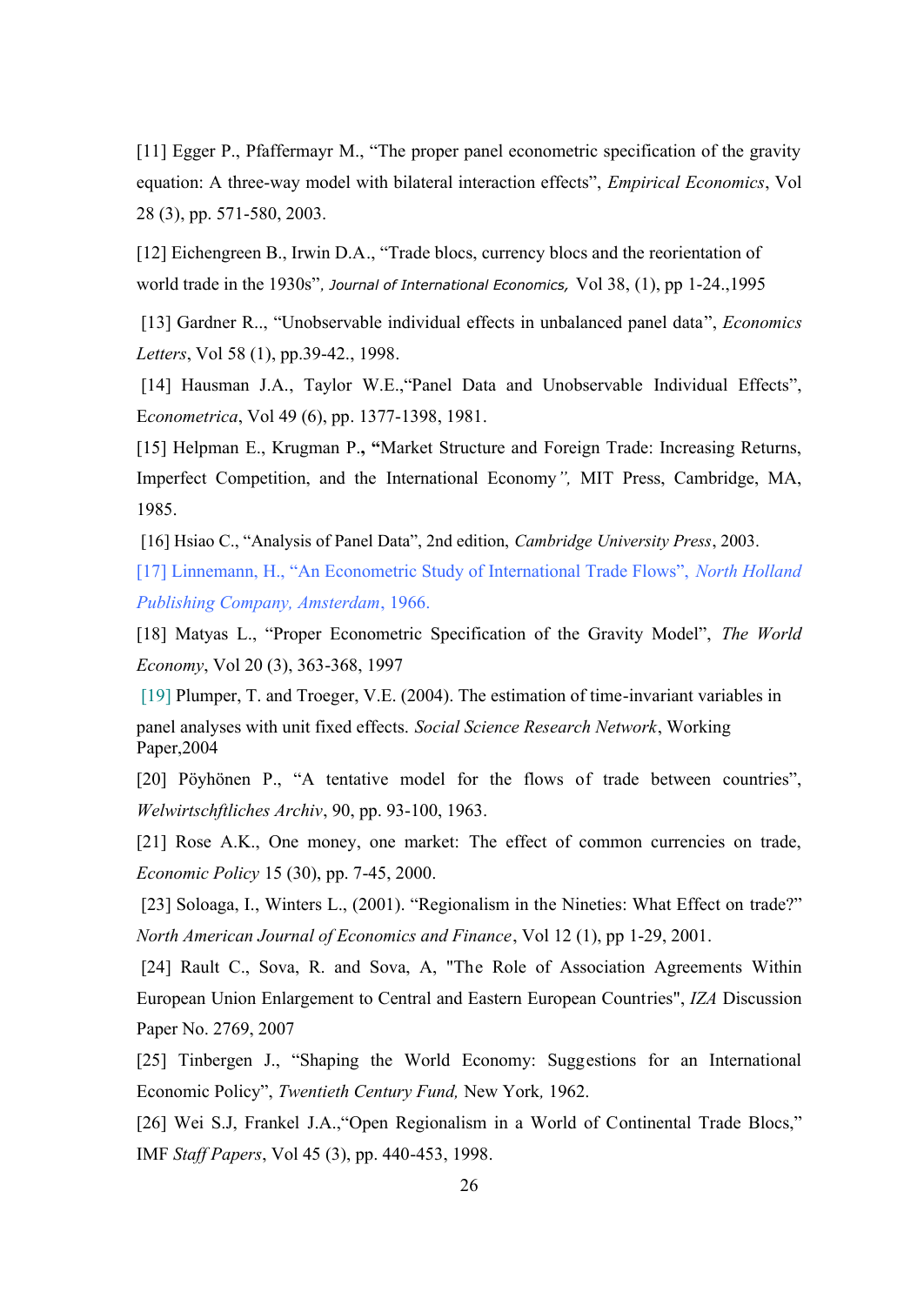[28] Wooldridge J.M, "Econometric Analysis of Cross Section and Panel Data" 2rd Edition" *The MIT Press Cambridge, Massachusetts London, England*,,2002.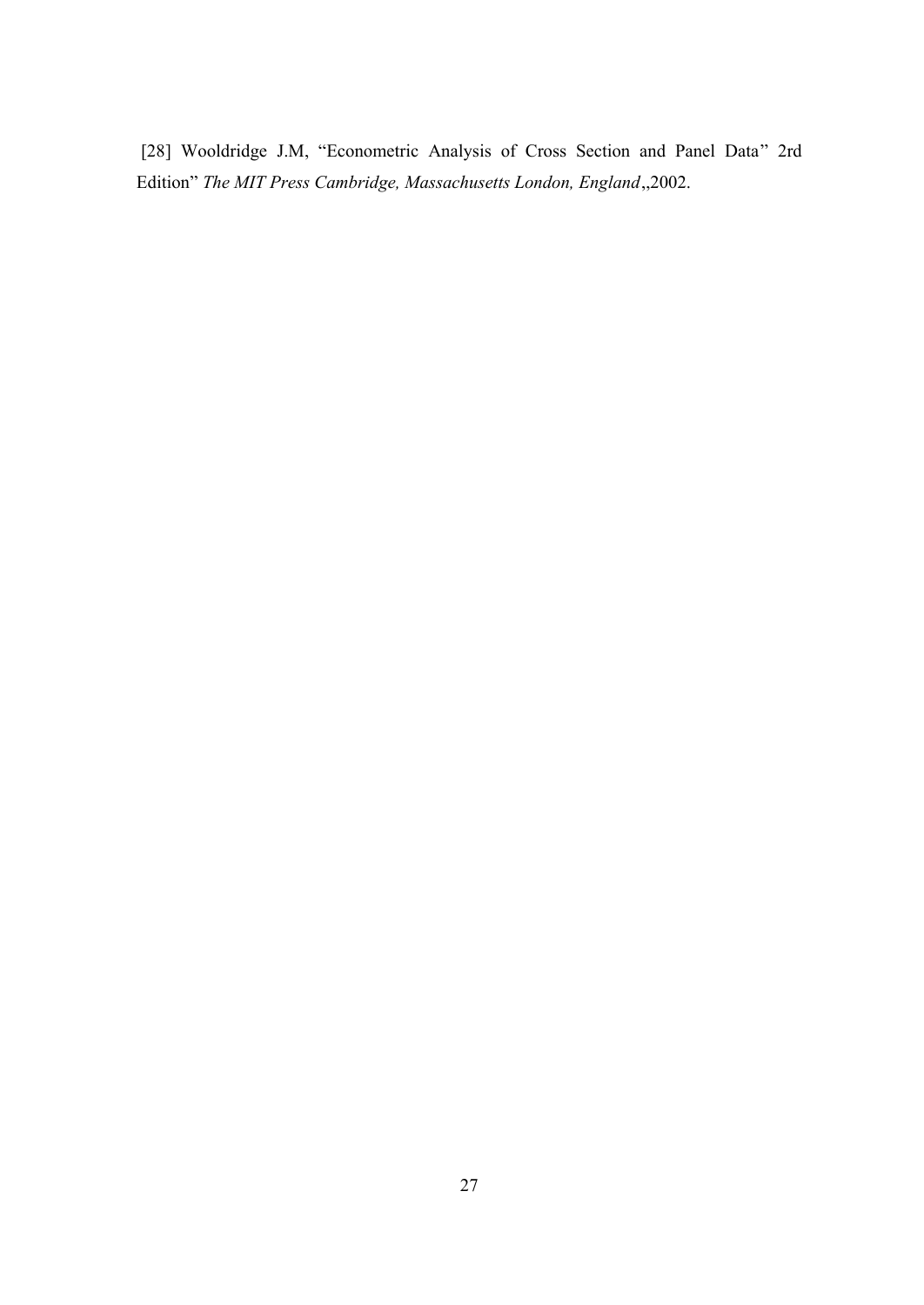# **Appendix**

# **Graph n o 1: Evolution of the exports and imports of Romania and Bulgaria**  $(\text{in } 9/6)$  1987  $\rightarrow$  2004



Source**:** CHELEM – CEPII French database

Romania's exports have experienced a decrease up to 2679.8 million USD in 1991 and then a restarting and a significant growth up to 4768.6 in 2004. On the contrary, imports have regularly grown up to 805.9 in 1989, reaching a maximum of 18185.9 in 2004. (Graph 1).

**Graph n o 2: Variation of the exports and imports of Romania and Bulgaria**  $(in \frac{9}{6})$  1987  $\rightarrow$  2004





Source: CHELEM – CEPII French database



Trade balance with EU The weight of exports towards EU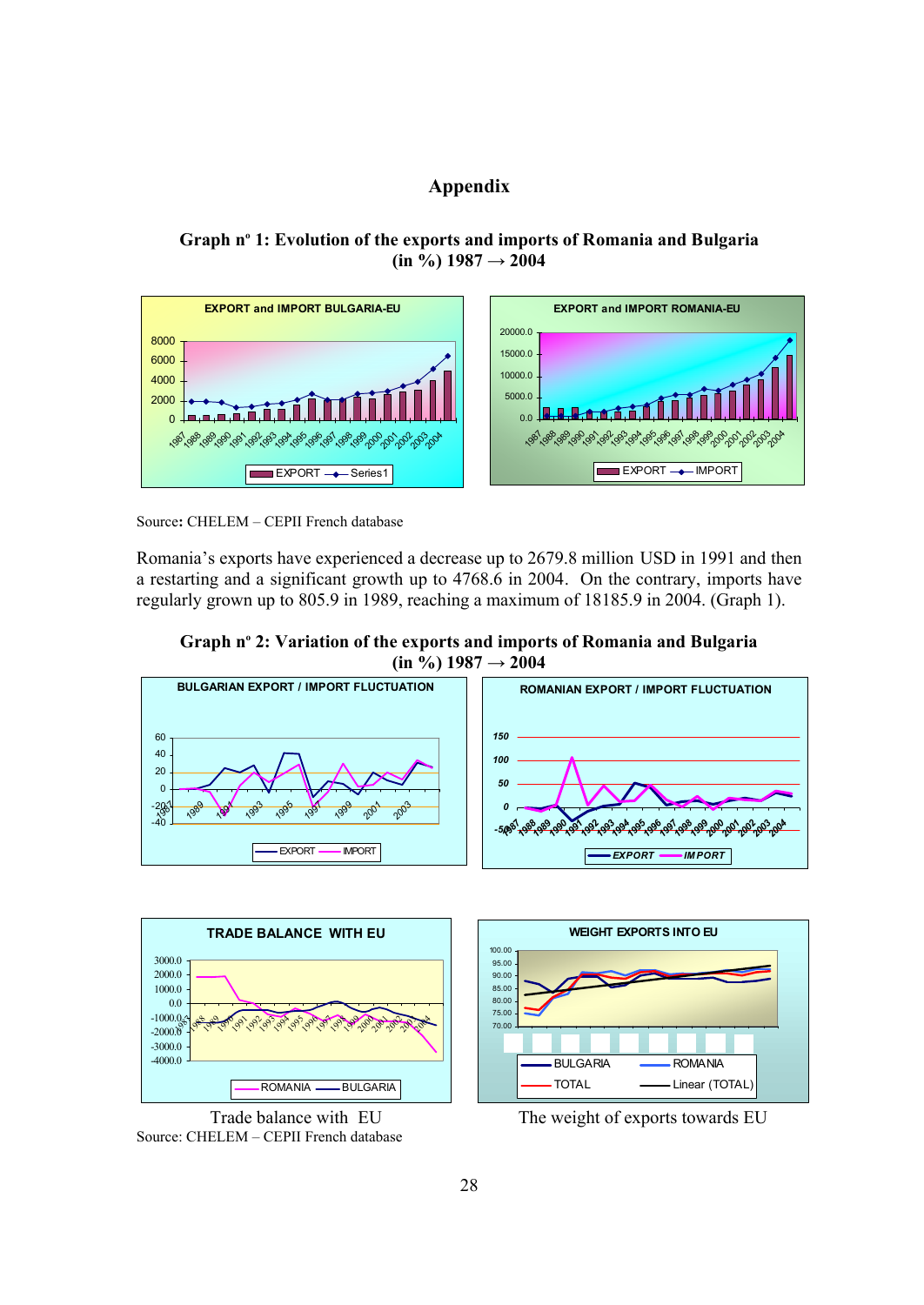

#### **Graph n o 3: Sector-based exports of Romania (in %)**



Source**:** CHELEM – CEPII French Database

| notes:       |                               |      |                 |  |  |
|--------------|-------------------------------|------|-----------------|--|--|
| Code         | <b>Sector</b>                 | Code | <b>Sector</b>   |  |  |
| B            | <b>Building materials</b>     | G    | Chemistry       |  |  |
|              | Iron industry, metal industry | Н    | <b>Minerais</b> |  |  |
| D            | Textiles, leathers            |      | Energy          |  |  |
| $\bf{E}$     | Woods, paper                  |      | Agriculture     |  |  |
| $\mathbf{F}$ | Electric, mechanics           | K    | Food            |  |  |

Concerning the structure of Romania trade with EU countries, we can observe evolutions towards industry reallocation. In 1989, Romania exported products of the energy sector (33%), textiles (19%), woods paper (16%), mechanics electric (8%), chemistry (6%), and produced building materials, agricultural and food (2.3%). In 2004, statistical examination confirms our intuition of specialization in sectors where the labor factor comparative advantage has a key role. Therefore, reallocations are concentrated essentially in the textile sector reaching 46 % (in 2004) comparatively with 19 % (in 1989), followed by the mechanics electric sector reaching 26% (in 2004) compared to 8% (in 1989), a sector where segments of production resting on assembly operations were particularly developed. With regard to the other sectors, one can note a continuous decreasing level of exports. There have been reductions in 2004 compared to 1989, for the sector of iron and steel industry from 11% to 6%, for the energy sector from 33% to 2%, for the woods paper sectors from 16% to 10% (due to the fall of paper production), for the chemistry sector from 6% to 4%, followed by agricultural products from of 2% to 1% and food products from 3% to 1%.

A similar evolution can also be observed in Bulgaria where the textile sector has increased by 13% (in 1989) to 36% (in 2004), the iron and steel industry sectors from 11% to 21%, and the electric and mechanic sectors from 14% to 17%. In the other sectors there has been a fall of the export levels of about 1% in 2004. This situation puts in evidence a strengthening of the specialization process with a positive impact on complementary specialization. However, the production development of these low added value sectors